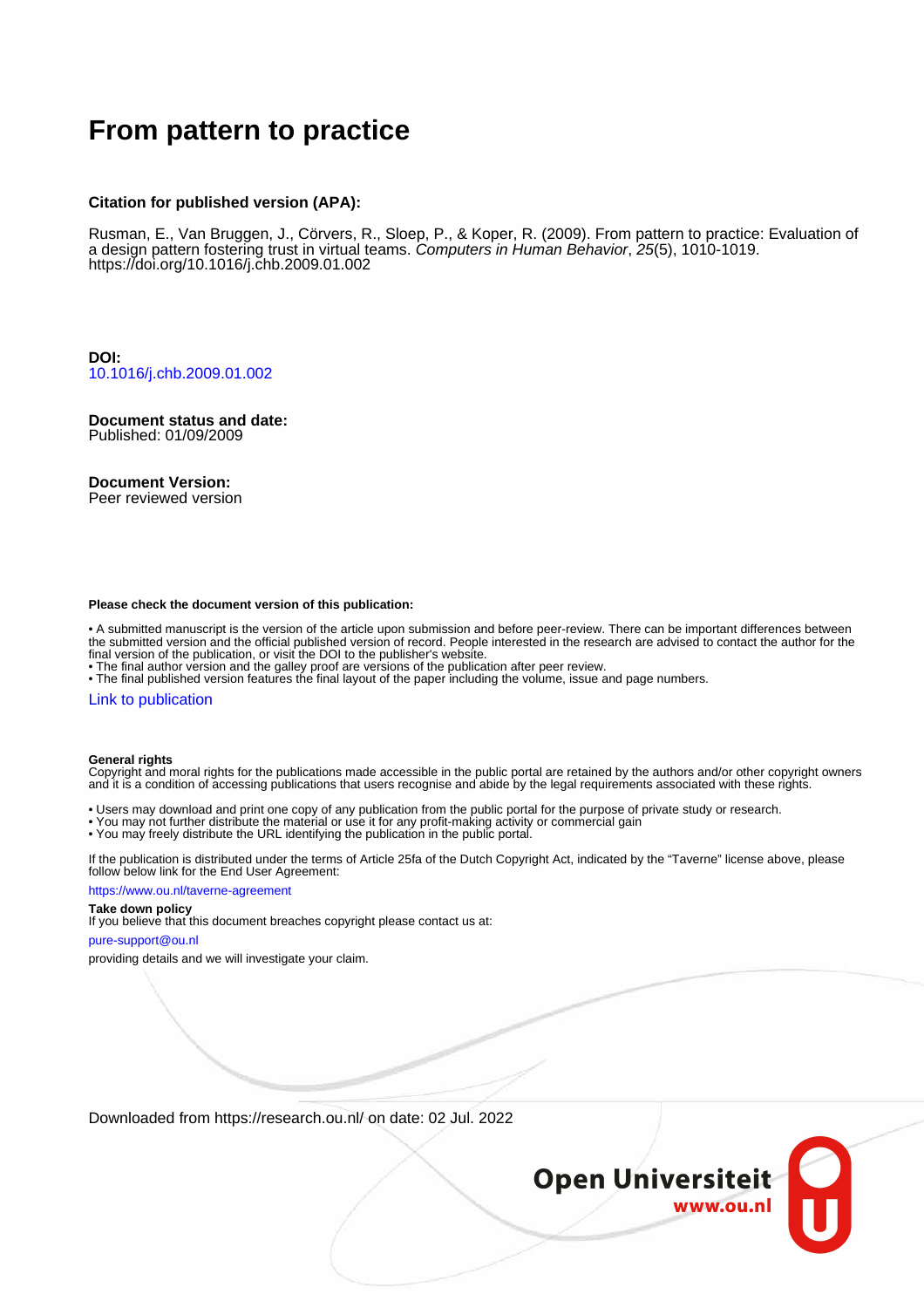#### **PREPRINT: to be published in Computers in Human Behaviour**

**From pattern to practice: evaluation of a design pattern fostering trust in Virtual teams**  Ellen Rusman, Jan van Bruggen, Ron Cörvers, Peter Sloep, Rob Koper Open University of the Netherlands

### **Introduction**

Recently, the field of computer science has acknowledged the idea that findings from the domains of psychology and sociology matter to the design of group systems. The design of group systems that support Computer Supported Collaborative Learning (CSCL) and Working (CSCW) integrates knowledge of how people work and learn in groups with knowledge of enabling technologies (Preece, 2000, Schümmer & Lukosch, 2007; Wilson, 1991). This had led to several requirements for task-related functionality, such as facilities for communication, file-sharing, calendaring and scheduling (Vick, 1998). However, there are other, often less-obvious requirements. These relate to the support of psychological and social processes, which impact group cohesion and team performance, such as group dynamics and people's perceptions of each other. These processes have traditionally been studied in social sciences. As they are essential corner stones for team performance and interaction, they are thus also relevant for team performance in mediated environments. Indeed, according to Ackerman (2000), the main problem in group systems nowadays is the discrepancy between the social needs and expectations of the user and the computer system functionality.

Although 'social informatics' (Grudin, 1994; Kling, 1999; Preece, 2000) acknowledge the relevance of findings from the social sciences for the design of group systems, this does not guarantee their systematical incorporation in the actual practice of systems design. Kling (1999) notices that such findings are '*scattered in the journals of several different fields*' (p.1), which makes it hard to locate important studies. Moreover, system designers usually don't have enough time to orient themselves in domains which *might* contain parts and ideas which are useful (Erickson, 1997).

To overcome knowledge transfer and time problems the notion of 'design patterns' was introduced into the field of computer science; it was meant to enhance interdisciplinary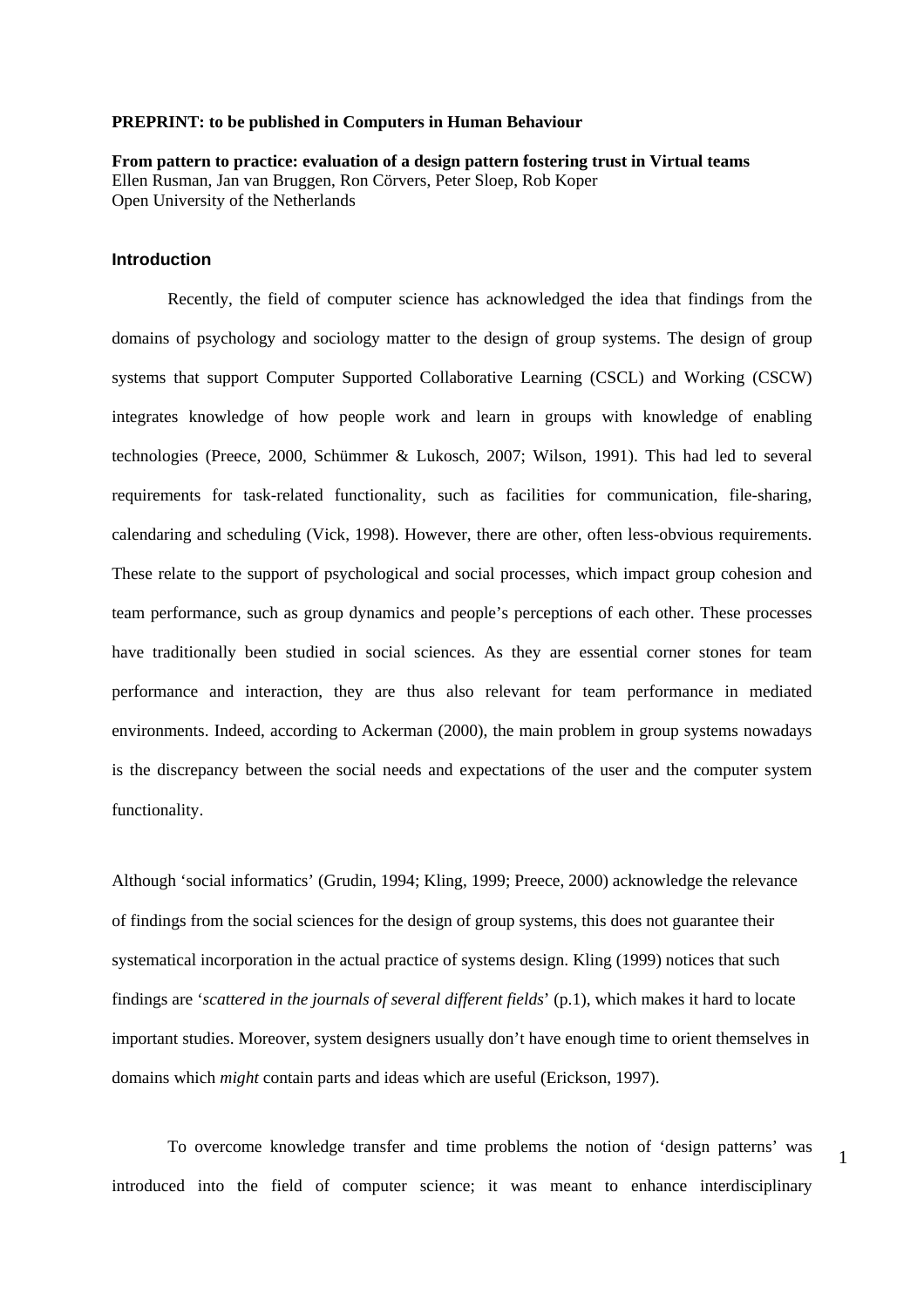communication and foster re-use of effective concepts (Borchers, 2003; Erickson, 2000). Design patterns provide a systematic, action-and design-oriented approach to incorporate findings from sociology and psychology in the design of computer systems. A pattern is a 'description of a problem which occurs over and over again in our environment, and then describes the core of the solution to that problem, in such a way that you can use this solution a million times over' (Alexander, 1977). The strength of a design pattern is that it captures the essence of a "problem – solution"-dyad in a specific context, and presents it in such a way that it can be applied and adapted in different settings (Erickson, 2000; Dearden, Finlay, Allgar & McManus, 2002; E-LEN, 2004; Goodyear, 2005).

Design patterns for collaborative environments have been developed in several projects, such as E-LEN (2004), Patterns4Groupware (Schümmer, Fernandez, & Holmer, 2002; Schümmer & Lukosch, 2007) and the project that created the COLLAGE platform (Hernández-Leo et al., 2006). The development of a design pattern (language) is a cyclic and collaborative process, a design-cycle that comprises the identification of a 'core idea', the production of a draft version, the collection of evaluative information and the (multiple) refinement based on the evaluative findings. It also involves the identification of related patterns (E-LEN, 2004; Retalis. Georgiakakis, Dimitiradis, 2006). In previous projects the main focus was on the identification and development of design patterns which could be used as a means of communication during interdisciplinary and participative design of elearning systems (Goodyear, Avgeriou, Baggetun, Bartoluzzi, Retalis, Ronteltap & Rusman, 2000). Several methods for the identification of patterns have been suggested, involving bottom-up and top down approaches (e.g. Baggetun, Rusman, Poggi, 2004) as well as a combination of these approaches (Retalis, Georgiakakis, & Dimitriadis, 2006).

In this article the focus is on the evaluation of an existing pattern. Various methods for the evaluation of patterns have been applied: review in the initial phase of pattern development by other experienced practitioners (designers/developers) taking the role of 'shephards' in so-called pattern writing workshops (Coplien, 1999; Harrison & Neil, 2000); implementation of the pattern in practise and measurements of user experiences and its success (or failure) in a case study (as was done in the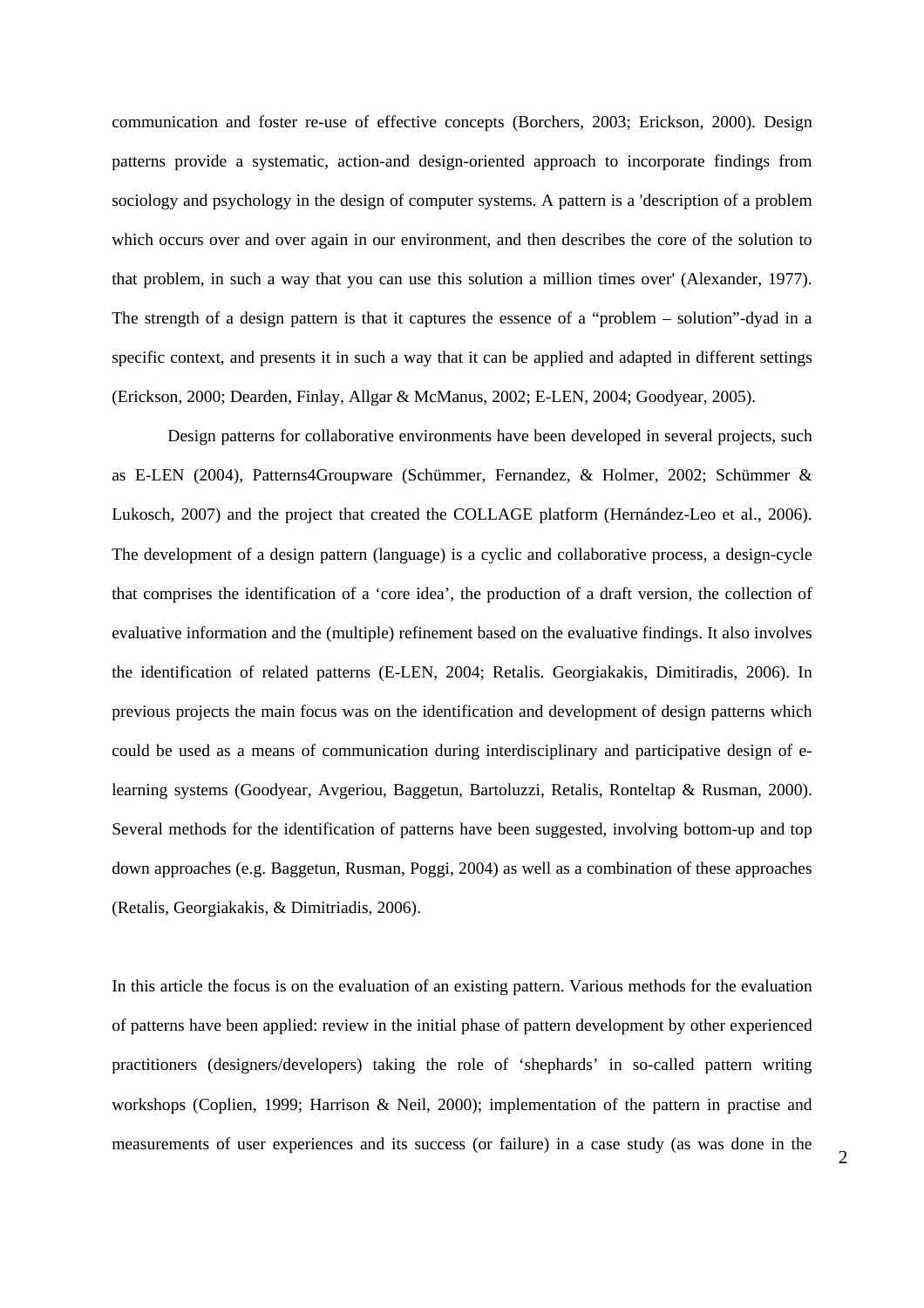TELL-project); usability (was it easy to understand and use it in the new context?) or by evaluation of its use by and usability for novice designers (Baggetun, Rusman & Poggi, 2004).

In this article we report on the implementation, evaluation and verification of the pattern 'Provide personal identity information' (Rusman, 2004) by means of a case study. This pattern is part of a group of patterns, which were developed around Computer Supported Collaborative Work (CSCL) within the E-LEN project. At the moment the pattern is linked only to the CSCL-pattern language developed in E-LEN, but it shares goald with the pattern group around "User Gallery" (Schümmer, Lukosch, & Slagter, 2005) developed in the CURE-project, in particular the patterns that were added to familiarize participants with each other (USER GALLERY) and (HELLO HELLO). Our pattern was developed to foster initial interpersonal trust and thus improve interaction among virtual team members in business as well as educational settings. However, presenting identity information as a means of improving interaction has also been suggested from the perspective of workspace awareness (Dourish & Belotti, 1992; Gutwin & Greenberg, 1998, 1999, 2002). Workspace awareness involves enabling users to build knowledge about their and other users' interactions with the workspace, by providing them with information about "who they are working with, what they are doing, where they are working, when various events happen and how those events occur". Providing information about the identity of fellow system users is helping users to answer questions like "who is participating?"and "who is that?" (p.420 & 421, Gutwin & Greenberg, 2002). Like a high positive interpersonal trust level among virtual team members (Corbitt, 2004; Kanawattanachai & Yoo, 2005; Raes, 2006; Walther, 2005), the sense of being aware of others is also known to be one of the mechanisms which helps to improve collaboration in a mediated setting (Gutwin & Greenberg, 1999; Gutwin & Greenberg, 2002). In this article, however, we will concentrate on the effects of a personal identity profile on fostering interpersonal trust among virtual team members and we will not discuss the effects on interaction separately. The case study described is a pilot with the aim to collect feedback on the effects of the implementation and specific instantiation of an identity profile in mediated contexts on interpersonal trust. We also aim to collect feedback on the information elements that users prefer in a personal identity profile. In a next phase a new version of the profile will be developed in a participatory design process involving a large number of students. This profile will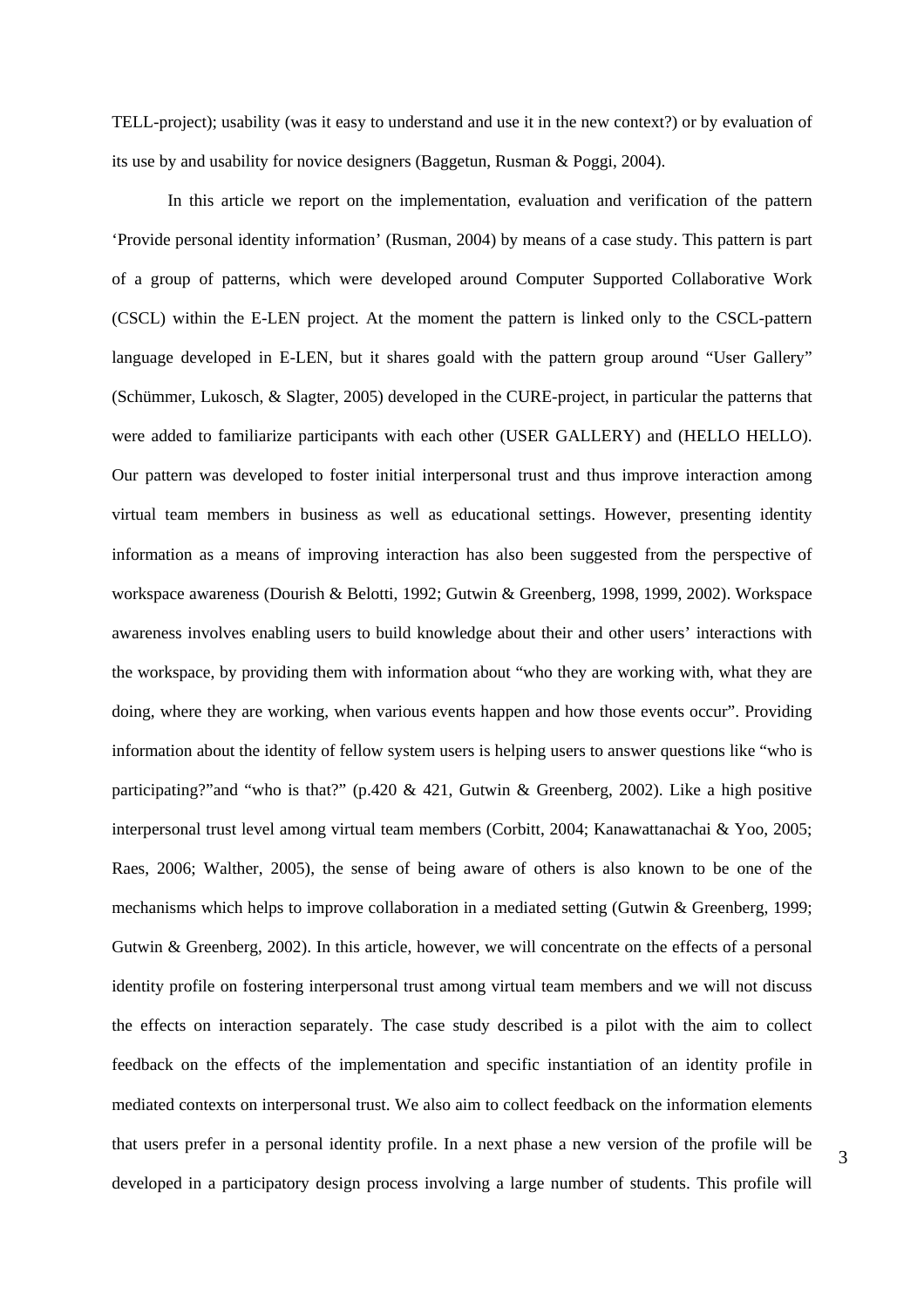then be tested on its effects on interpersonal trust level, as well as on the interaction between project team members. This analysis is out of scope of the current article.

We will first describe the essence of the pattern 'Provide personal identity information'. Then we elaborate on the context of and the problem within the case of the European Virtual Seminar on Sustainable Development (EVS), that lead to the application of the pattern. Next we describe the implementation of the pattern within the EVS and the considerations leading to its implementation. Then we report on the means of acquiring user experiences with the implementation and the results of this evaluation. Finally, we draw some conclusions and reflect on the experiences with the implementation of the pattern.

#### **Method**

### *The pattern: 'Provide personal identity information"*

The pattern: "Provide personal identity information" aims to foster trust in mediated collaborative settings by providing information about individual team members. It is expected to have a positive effect on interpersonal trust building and the development of first impressions irrespective of the context in which the collaboration is situated (business or educational setting). The 'virtual team' as a working method is gaining popularity in both contexts. For both settings we assume that an increased interpersonal trust level within a team improves interaction and collaboration which in turn will improve work and learning processes. This does not imply that the instantiation of the pattern will be the same in all settings. We expect that the information which should be provided within the personal profile is partially dependent on the context. The pattern was developed within the E-LEN project (2004). It was based on a literature review of collaboration and trust, and on known uses of profiles in other, non e-learning, trust-requiring contexts. So, to identify this pattern, an inductive as well as a deductive approach was combined (Baggetun, Rusman & Poggi, 2004). An abstract of the identified pattern is (Rusman, 2004):

# *Problem* People are not or infrequently collaborating due to a lack of trust and lack of a mental image of other people they ought to be collaborating with.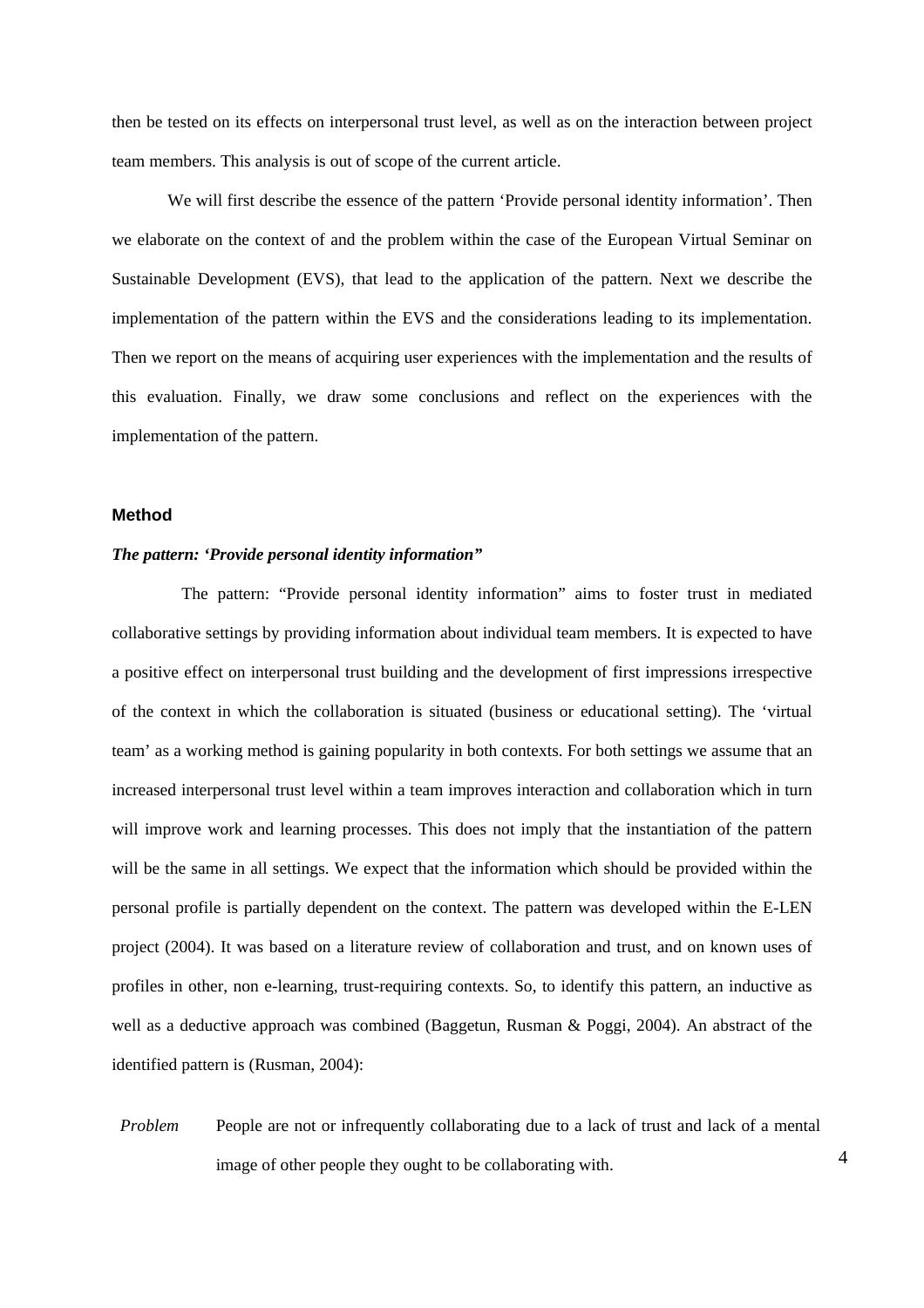*Analysis* One of the conditions of successful collaboration is the feeling of trust, mutual accountability and common ground between the members of a group. Collaboration and cooperation is much less likely when dealing with an anonymous actor. To build this relationship of trust and understanding between people, they need to get a feeling and a mental image of the kind of person they are collaborating with. One way to get such an estimate of the person you are dealing with is to provide personal identity information in the collaborative environment. Other possibilities are to provide an 'ice-breaking' activity (Kear, 2004; Salmon, 2003) or to make people aware of the issue of trust in a mediated environment by means of a training at the start of a project (Beranek, 2000) Although these solutions also have a positive effect on trust building, they delay the start of a project and don't provide a means to easily review information on which a trust estimation is based during the rest of the project.

*Solution* Provide static as well as dynamic information on personal identity (Danis, 2000).

*Context* Applicable to synchronous and asynchronous distributed text-oriented interaction in a collaborative environment. Mainly aimed at designers and developers of electronic groupware environments. Especially necessary when people don't know each other in advance and there are no opportunities to organise one or more face-to-face meetings to get a mental image of people.

The original pattern contains additional information on the following elements: name, category, abstract, problem, analysis, known solutions, research questions, known uses, context, references, related patterns, author and date. This complete pattern can be retrieved from: http://www2.tisip.no/E-LEN/patterns\_info.php (within SIG 3, collaborative learning) (E-LEN, 2004).

### *The context: European Virtual Seminar (EVS)*

The European Virtual Seminar on Sustainable Development (EVS) is one of the modules within the curriculum of the School of Environmental Science at the Open University of the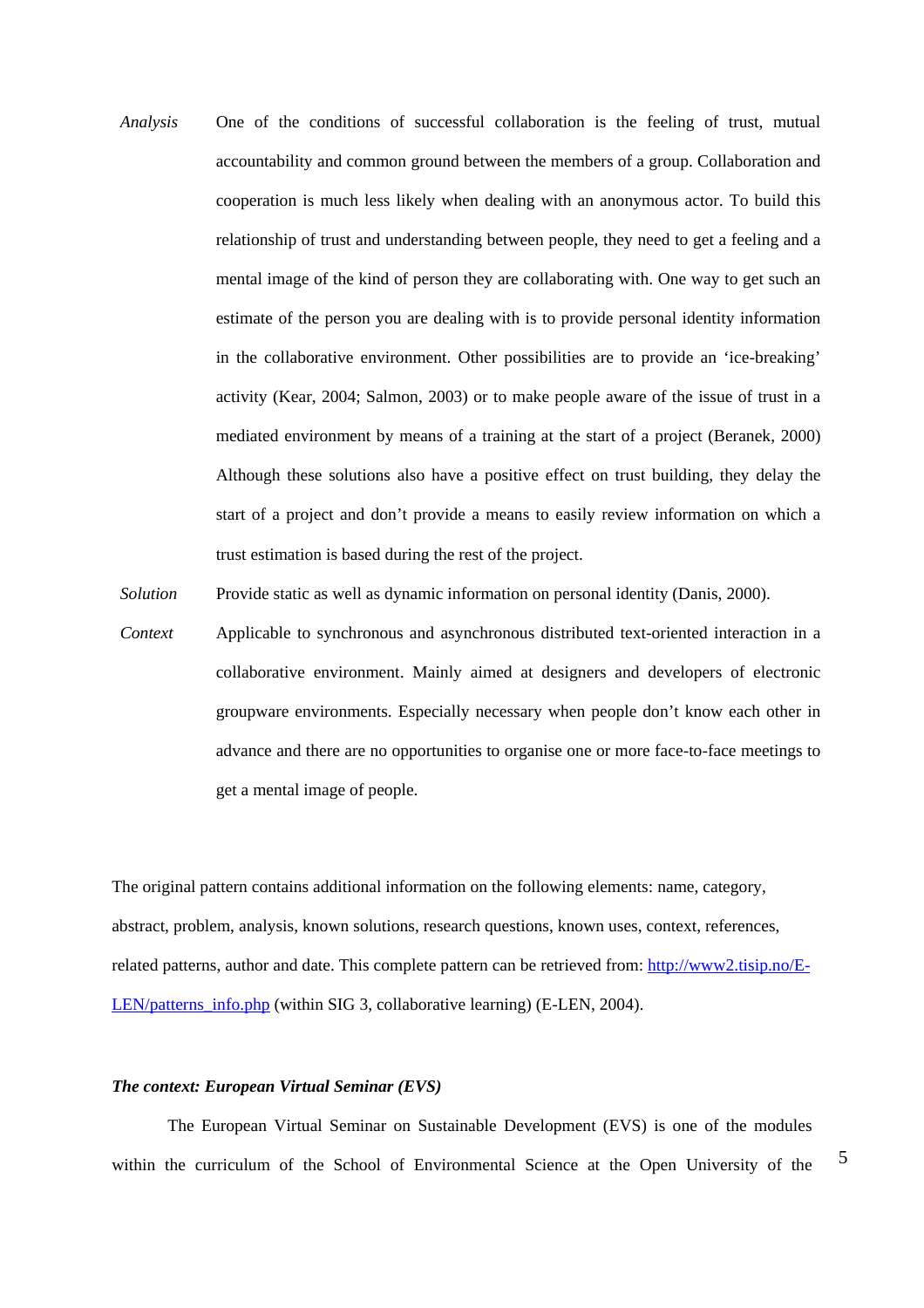Netherlands (OUNL). The OUNL is an open, distance-learning institute, offering flexible learning opportunities at university level, independent of time and place. It provides higher education opportunities for students without the usual entry qualifications or for those over the age of twentyseven, for whom government grants for higher education are no longer available (National committee of Inquiry in Higher education, 1997). Its student population consists of adults, of which sixty-five percent fall within the age category of twenty-six to forty-five (OUNL, 2006). In EVS the OUNL collaborates with several partner universities across Europe, whose student populations consist of adolescents (EVS, 2007) falling within the more traditional student group aged about eighteen to twenty-five.

The "European Virtual Seminar on Sustainable Development (EVS)" is an international and multidisciplinary ICT-mediated dialogue on issues in sustainable development between students from different universities within Europe. Problems of sustainable development are typically complex, and perspectives on the nature and solution of these problems are likely to vary with national, cultural and disciplinary background. Transboundary competence, i.e. the ability to communicate and collaborate across the boundaries of nation, culture and discipline, is an essential competence for sustainable development. In the heterogeneous student groups in EVS, students directly experience different peer perspectives during their dialogue on sustainable development issues, while trying to reach a joint solution of the problem (Cörvers, Leinders & van Dam-Mieras, 2007). During a period of four and a half months they worked collaboratively on a case in groups of four to six students with different nationalities and from different disciplines. The group members communicated via text (chat or discussion forum) in English, which for none of the students was their mother tongue. Although chat was available, students mainly communicated asynchronously through the use of the discussion forum. The main group product is a report that presents an advice to solve the sustainable development issue they have researched. Each student group was coached by a tutor whose focus is on the group process; students can acquire additional advice on the content of the case study from an expert.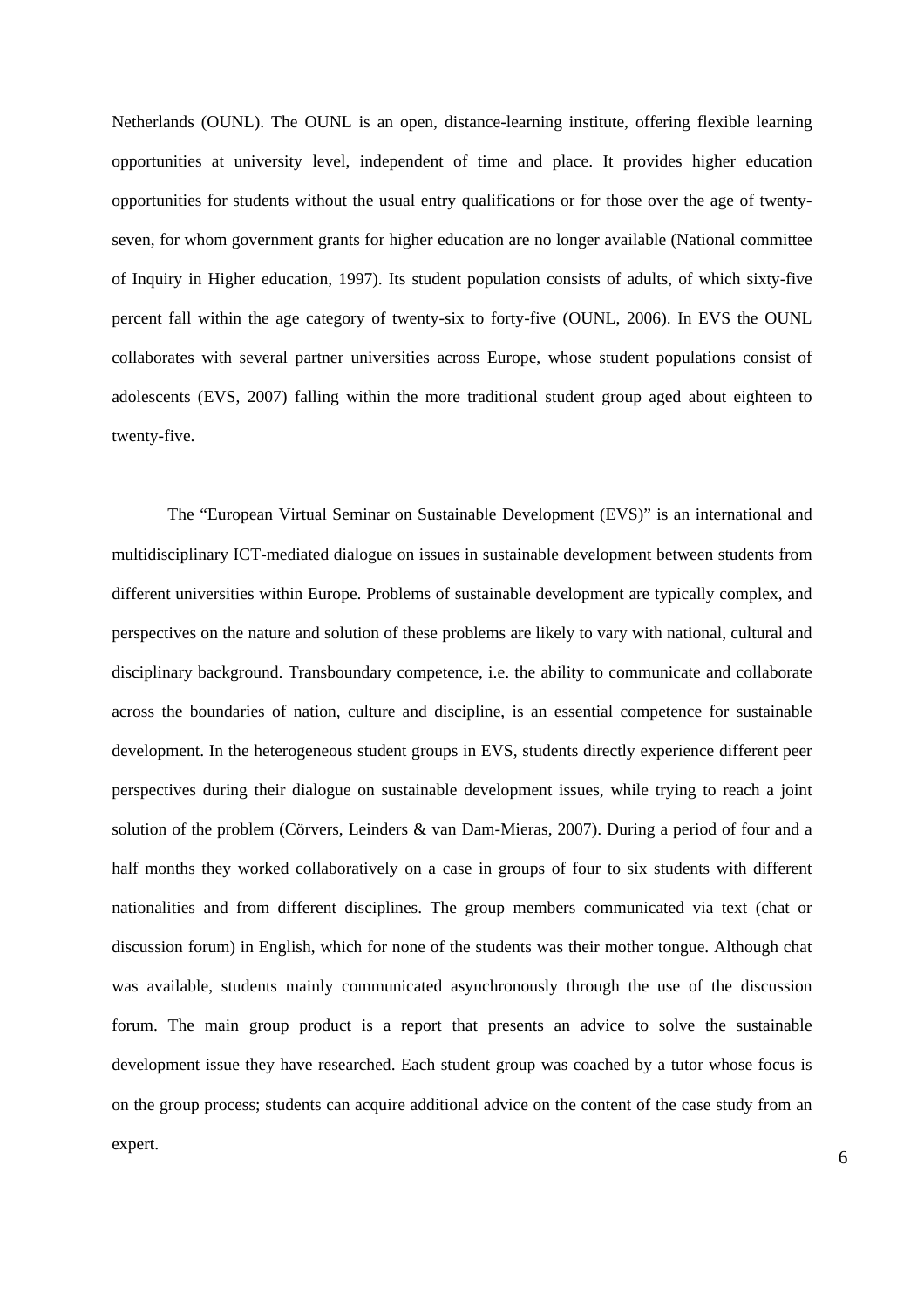Although EVS has been running successfully since 2001 (Cörvers, Leinders & van Dam-Mieras, 2007), according to the coordinator, who has been involved with EVS from the start, some interaction problems remain. One problem is that students do not communicate directly from the beginning of the project. Another problem is that they do not know what expertise and input to expect from their group members. These type of interaction problems in virtual teams are not only common within EVS, but have been detected repeatedly in a variety of virtual team settings (Häkkinen, 2004; Jarvenpaa & Leidner, 1999).

Although group members are interacting during the project and in general deliver products of high quality, the coordinator wanted to accelerate interaction, in particular in the initial phase (the first two weeks) of the project. As the characteristics of EVS largely overlap with the 'context' description of the pattern - students have no opportunities for face to face interaction and no future collaborative activities are planned, we set out to investigate whether the provision of personal identity information would help students to form impressions and expectations of their group members, and improve communication within EVS.

#### *What was implemented?*

We implemented a simple solution for the provision of personal identity information as suggested in the pattern (Rusman, 2004) that was adapted from an earlier version referred to as a 'PEXPI': 'personal expertise inventory' or 'personal identity and expertise profile' (Brouns, Bitter-Rijpkema, Sloep, Kester, van Rosmalen, Berlanga, & Koper, 2007; Ogg, van Elk, Hondius, Stofberg, Bitter-Rijpkema, Emans, Schoonenboom, 2004; Rutjens, Bitter-Rijpkema & Crutzen, 2003). The PEXPI provides static information about each group member. We asked each participant of EVS to fill the PEXPI-template. The PEXPI subsequently became part of their collaborative environment. The categories of information within the PEXPI-template were: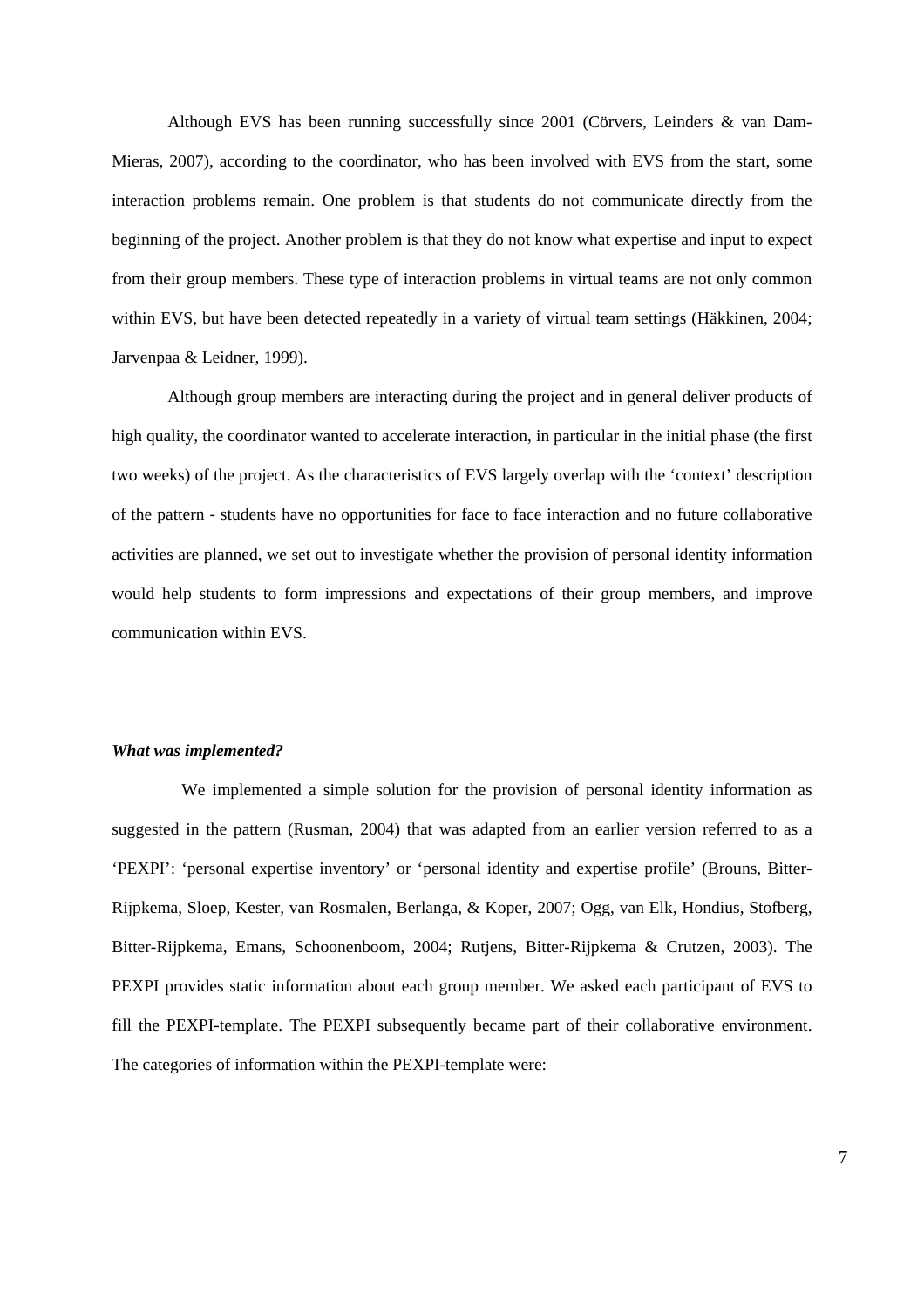#### INSERT TABLE 1 HERE

### *Target group and evaluation methods*

We implemented the pattern in a group of 32 EVS students. The students were divided in two groups which had no mutual contacts: students who filled in a PEXPI right from the start and students who prepared a PEXPI only after two and a half weeks. It was expected that students who could use the PEXPI right from the start would have an advantage over the students who could access it only after two and a half weeks. Unfortunately, after three weeks, five students discovered that they could not combine this course with their work for other courses they participated in. These students left, leaving 27 active students in total. As a consequence, two study groups became too small. They were discontinued and students were distributed over the remaining five study groups. Two of the five remaining groups had a PEXPI from the beginning of the project and three groups after two and half weeks. Although the initial research objective was to compare these two groups quantitatively, we had to abandon it due to the small numbers of students in each experimental group. Instead, we focussed on the information collected through the questionnaires and telephone interviews (Appendix 1 and 2, respectively). With it we could answer the following questions:

- What information did students use to form an impression of others online rather than face to face? An impression is the perception of another person, concerning how behaviour, characteristics, dispositions and causes of events involving this person are perceived and interpreted (Arnold, 1998)
- Was the profile implemented useful for online impression formation among students?
- What information in the profile was especially useful for online impression formation of others?
- Did students miss relevant info in the profile which would allow them to form an online impression of others?
- Would students appreciate dynamic information in the profile of their team members?

 To analyse the data, we followed the approach of Laat & Lally (2003) and Steinfield et.al. (2001). They consider triangulation of a limited set of quantitative and qualitative data an approach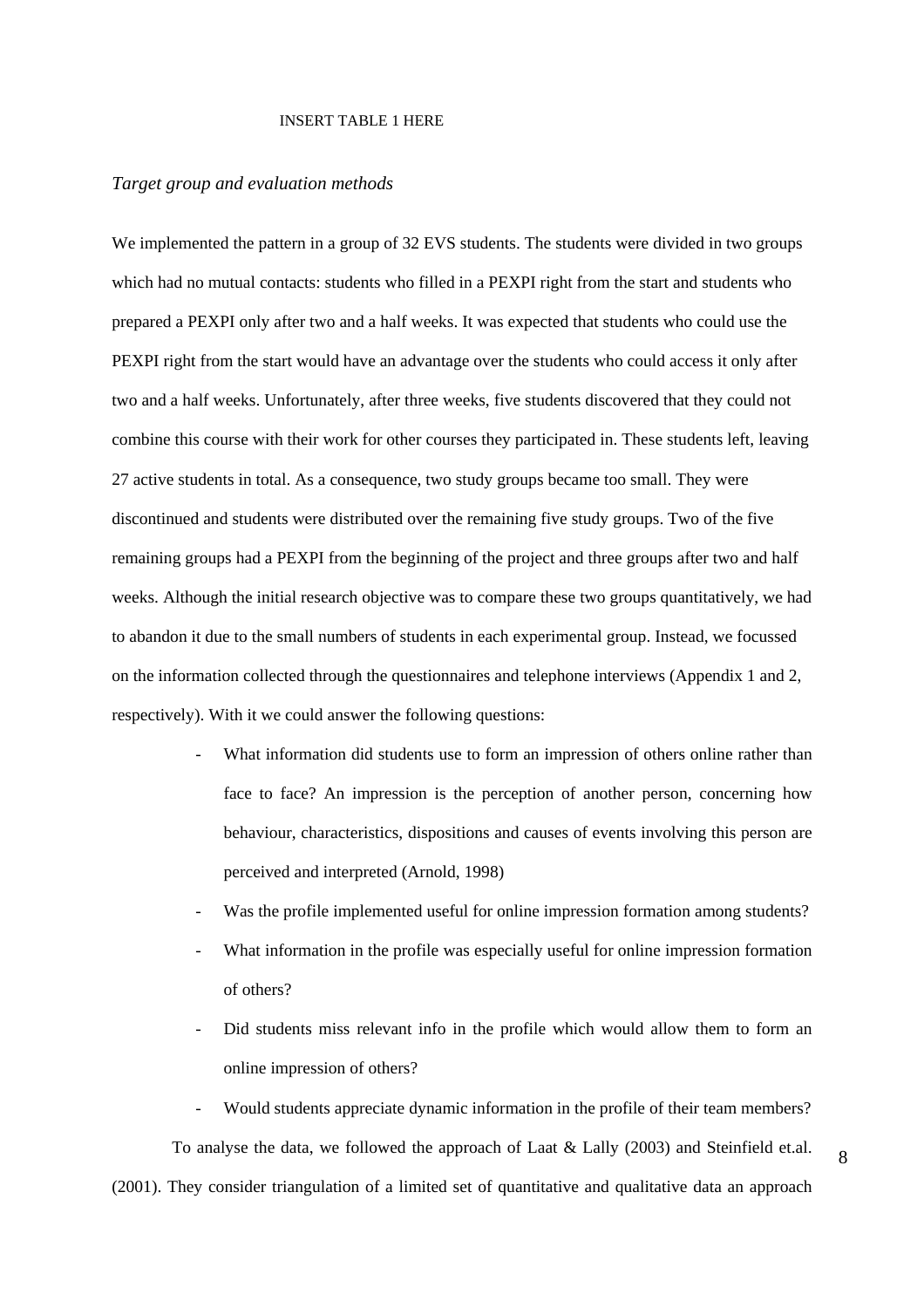which provides sufficient information for verification, falsification or refinement of cognitive processes and thus it is also applicable to impression formation.

#### *Questionnaire*

Two and a half weeks after the start of the project we presented an electronic questionnaire to the students. Questions were asked on the impression they had formed on their fellow students, and for those who had the PEXPI available, on the role that the PEXPI played in their project (see for the questions appendix 1). The questionnaire contained both closed and open questions but the closed questions were ignored in view of the small sample size. The answers on the open questions were coded (see first table of Appendix 4) so as to gain insight in the type of information the students used to acquire an impression of a virtual team member. The coding scheme was based on research on computer-mediated impression formation and trustworthiness estimation (Jacobson, 1999; Liu, 2001; Riegelsberger, Sasse, & McCarthy, 2004) and adapted, based on the acquired data. Information in the interview was coded with this scheme. Subsequently, coded information was reviewed on repeating constructs and repetition counts were kept. We asked students to explain how they formed an impression of the most and least trustworthy person in their team. All remarks on the information channel used to acquire this impression were counted. All information given in the answers of different students was combined and is represented in Table 2.

### *Interviews*

In addition to the questionnaire, in-depth semi-structured telephone interviews were held with thirteen students at the end of the project (after four and a half months). Seven of these 13 students had the availability of the PEXPI from the start of the project and six students only after two and a half weeks. They were questioned on their impression of team members and about their experience with the PEXPI (see Appendix 2, for the core questions of a more elaborate scheme). Answers were coded according to the more elaborate version of the coding scheme (Appendix 4), using ATLAS. ATLAS is an environment for qualitative analysis of large bodies of textual data (and also audio, video). It offers a variety of tools to accomplish the tasks associated with any systematic approach to "soft" data – i.e., material which cannot be sufficiently analyzed using formal, statistical approaches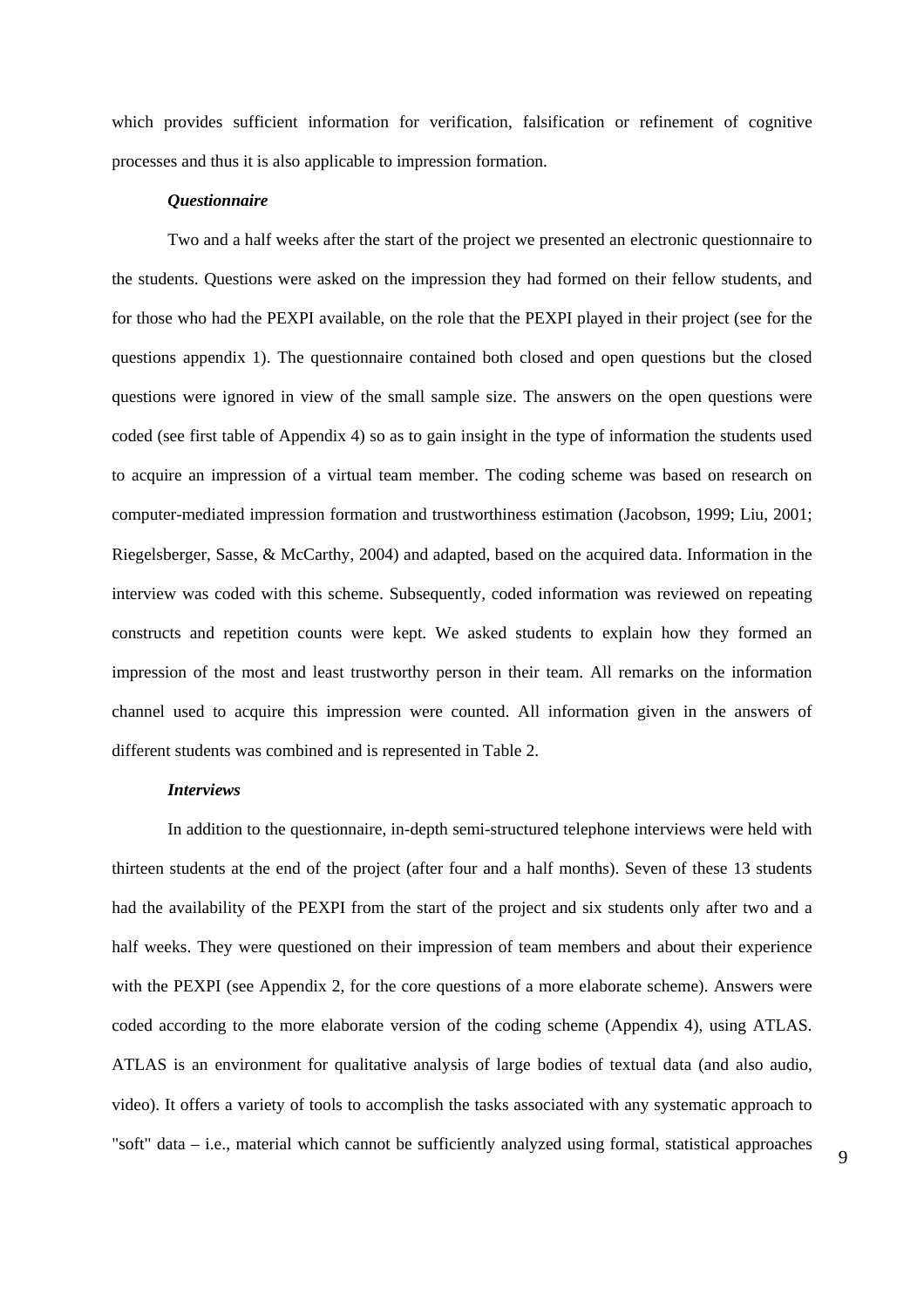(ATLAS, 2002-2008). It supports the development of a coding scheme and the subsequent coding and analysis of qualitative data with the developed scheme.

### **Results**

#### *Questionnaire*

16 students responded, corresponding to a 75% response rate (gender: 69% female, 31% male; age: 56% 19 - 25, 31% 26 – 35 and 13% 36 – 45 years). None of the respondents knew their team members before the collaboration in EVS. After two and a half weeks the respondents had mainly communicated through means of mail, with text chat mentioned by 38% as an additional means of communication.

Table 2 represents the information that individuals mentioned in the answers to the open questions in the questionnaire, as well as counts of information repetitively mentioned in answers (number of times mentioned in brackets). If no brackets appear, info was just mentioned once. We sorted and ordered students' answers in five categories of information, which emerged from the answers given in the questionnaire. Information categories which were used by students to form an impression within EVS are: (1) personal and private characteristics; (2) communication style and mode; (3) behaviour; (4) work and task-related and (5) other.

#### INSERT TABLE 2 HERE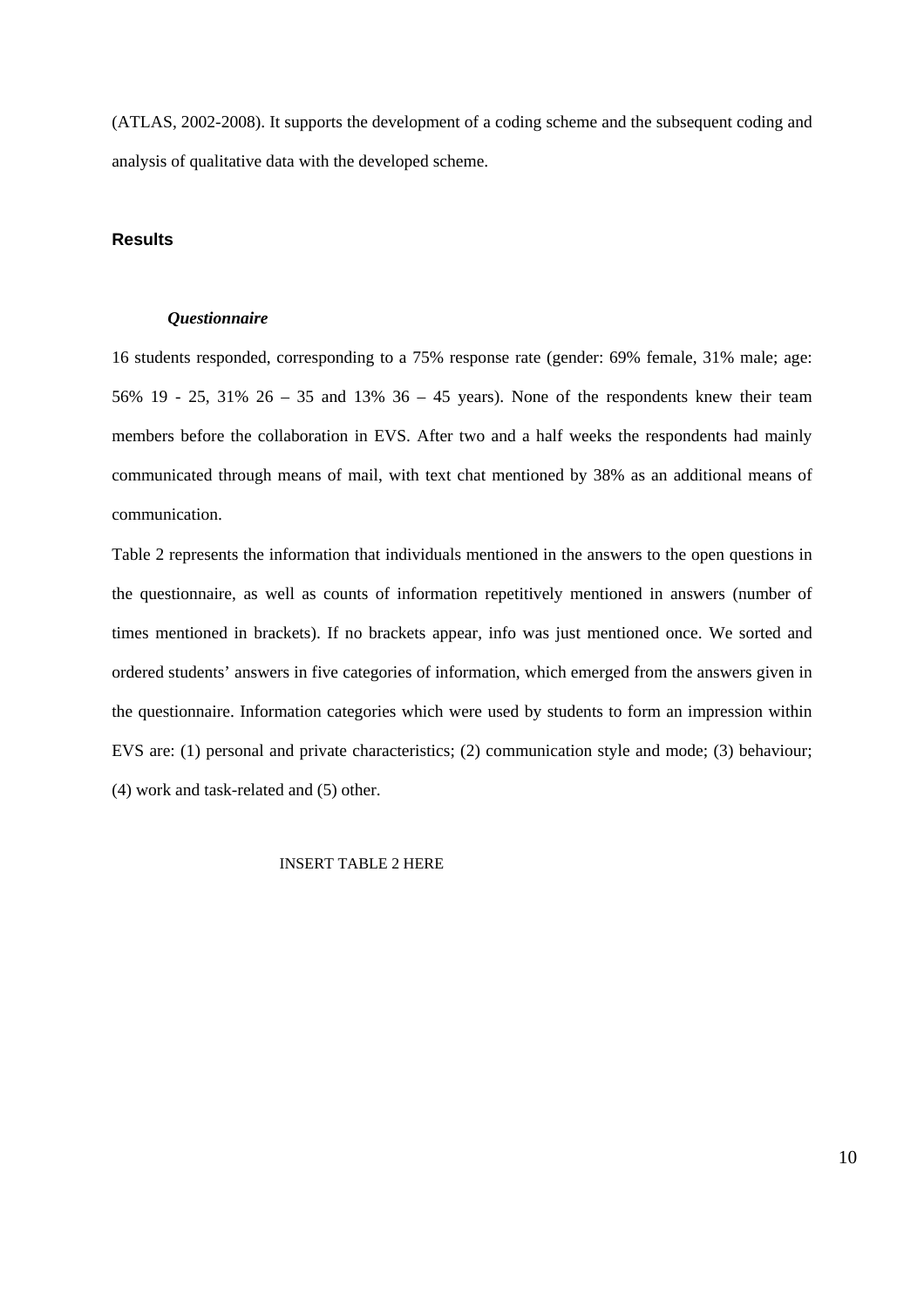Table 2 represents the open answers of all sixteen students who responded to the questionnaire, whether or not they had the PEXPI available. After two and a half weeks, students already formed an impression of each other. Students either used a PEXPI to derive personal or private characteristics from their team members when it was available to them. If not available, students still use all information available through the channels of mail, chat or discussion forum to construct an impression. In those cases, impression is derived from the communication style and mode, as well as general and task-related behavior of team members. This indicates that people have the need to form an impression of others when communicating online, independent of the fact whether they are supported by extra means, like a PEXPI.

Students also answered questions about the students that they trusted most and least in their team. They were asked whether this impression would be the same if they would have met this person face to face, rather than online. After two and a half weeks most students thought their impression would be different if they would have met the person whom they indicated as most or least trusted face to face. There was a difference between how reliable they thought their online formed impression was, dependent on their trust decision: 62% of the students thought that their impression of the student they trusted most would be different in a face-to-face setting and 75% of the students thought that their impression would be different for the student whom they trusted least. They gave several explanations for the general difference between face-to-face and online formed impressions, where one explanation summarizes the different responses neatly: "*a face to face situation is a much more complex encounter with a lot of factors external to the work that influence the contact. This can be positive or negative*". This indicates that, whatever source of information they used to construct their impression, students were overall more careful to depend on their impression formed of others in an online setting than they would have been in a face-to-face setting.

Differences mentioned between online and face-to-face encounters were indicated as both being positive and negative, with some people stating that they expected their impression to be more clear and unprejudiced when they only 'met' online, whereas others expressed doubt whether they could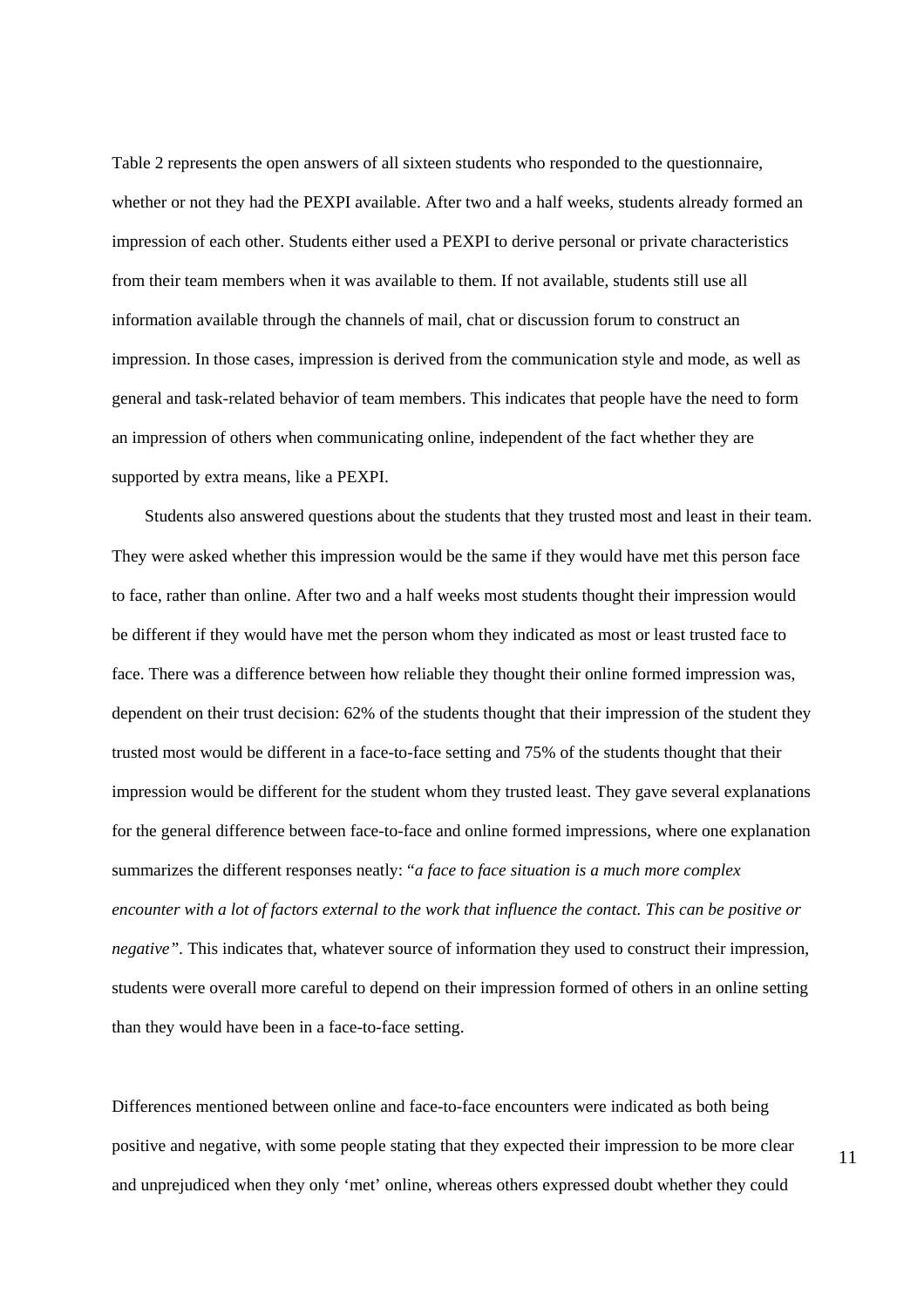'completely get to know another person' through mail and chat, without meeting face to face. One student stated:

"*I have the experience that people can seem very different in online communication and in real life. Not that the person is better or worse in real life, but just different"* 

Other students thought that their impression would be the same, having either confidence in their judgment of human nature or basing it on the stability of response in the first phase.

Students were additionally asked whether, if there would be a personal identity profile available, they would appreciate dynamic information within this profile, i.e. would like it to be updated regularly, and what info they then would appreciate. Table 3 summarizes the response.

### INSERT TABLE 3 HERE

The majority of the students had no problems with displaying dynamic information to their fellow students: 63% didn't mind, 6% was indifferent, 31% objected to it. The reasons for allowing this information to be displayed varied: it was considered fair towards team members, provided they would also be able to see theirs; it was not considered as secret or sensitive information and it allowed students to see the working schedule and activity of their team members. The reasons for not wanting this information displayed were related to information considered as private and/or sensitive.

#### *Interviews*

13 students were interviewed after four and a half months, seven students (from two different study groups) used the PEXPI from the start and six students (from two different study groups, see Appendix 3) after two and a half weeks.

In the interview students were questioned on impression formation within their team (Appendix 2). To structure the results all answers were coded with an elaborate version of the coding scheme used to analyse the open answers of the questionnaire (Appendix 4). Table 4 reports the frequencies of the codes and example citations.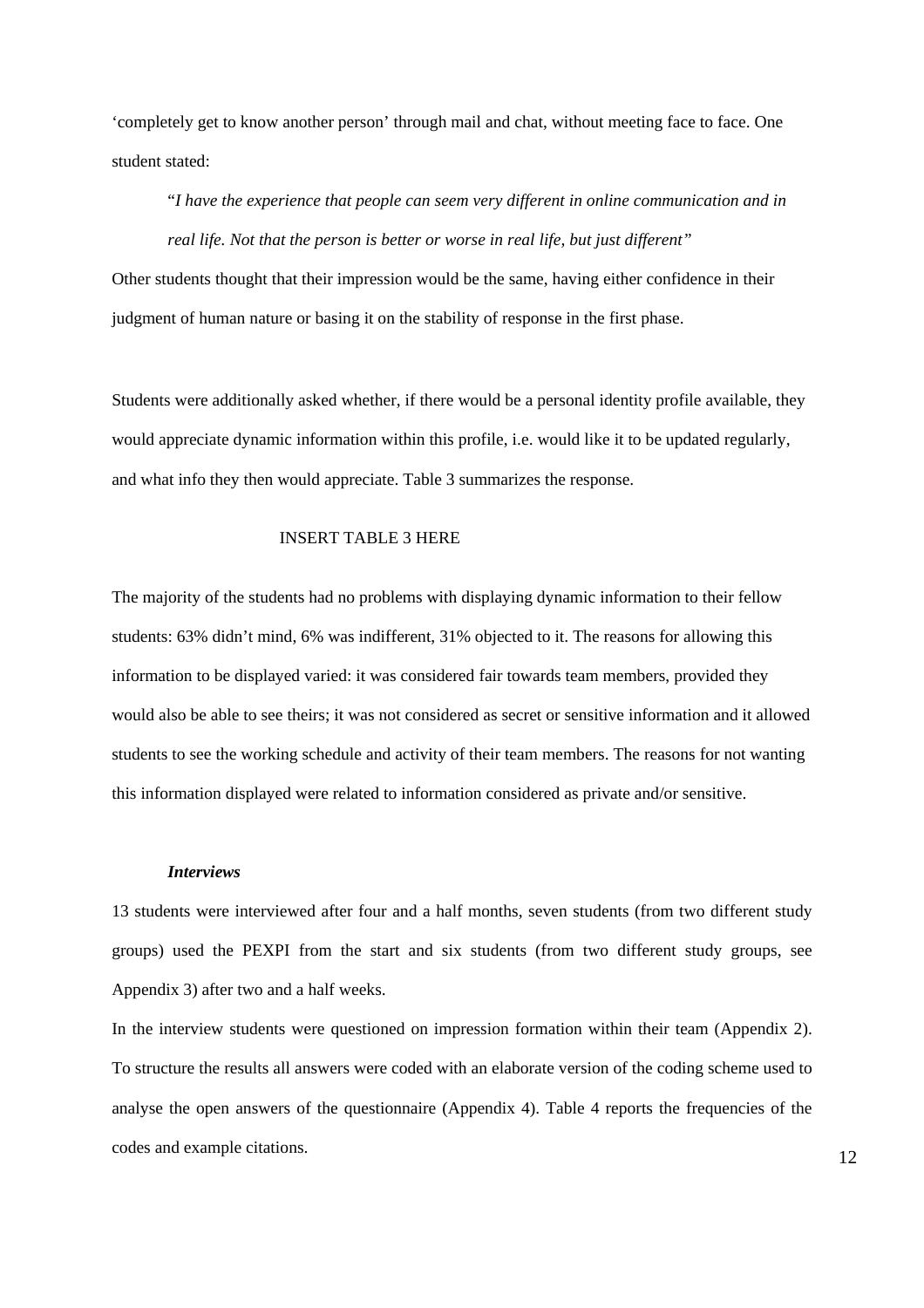### INSERT TABLE 4 HERE

It is remarkable that information coming from other persons in the same group was not used to form an impression (code 'OP'), only a remark of a tutor was mentioned. So, reputation information seemed not to be spread actively by communication of team members within the group during the four and a half months that the project was running.

Students were also asked which information was most important for impression formation. Table 5 represents the frequencies of information mentioned in their answers. Not all student could pinpoint the most important information for their impression formation process.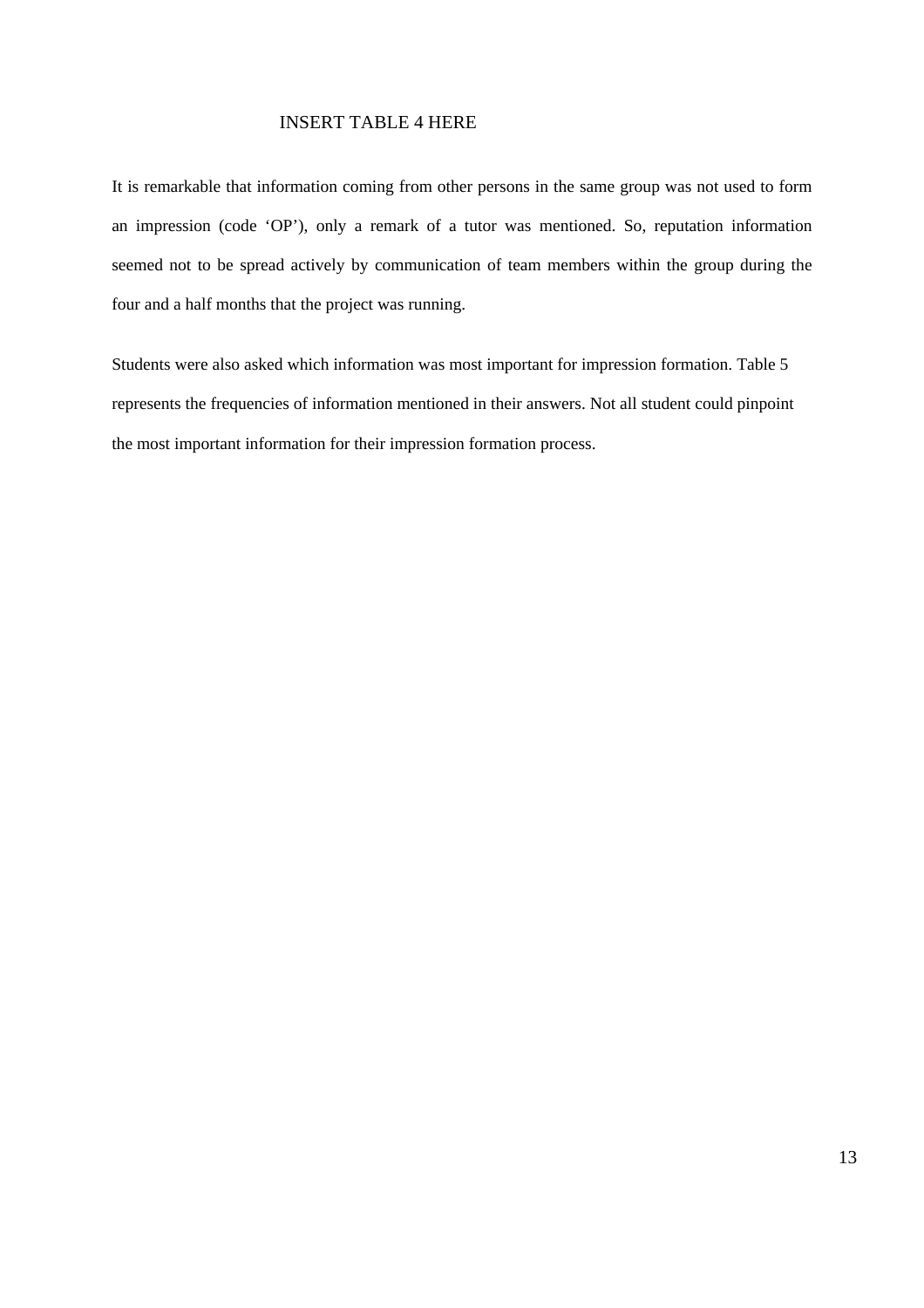#### INSERT TABLE 5 HERE

### *Role of PEXPI*

Seven out of the interviewed students, had the PEXPI available from the start. All seven filled in the PEXPI with personal data. Five of the six students who didn't have the PEXPI at the start didn't fill in the PEXPI when it became available after two-and half weeks. They did notice the template when it became available. One student filled in the template. His profile was read by his two team members who were interviewed and they both referred in the interview to information which they read in this template, especially related to work experience. All the students who had the PEXPI from the start did read the PEXPIs from their colleagues, and four of them read them more than once, during the project. With one exception, students who had the PEXPI available from the start found it useful for impression formation. The one who didn't find it useful, stated that it provided only basic information of others, and that more detailed information was needed to base an impression on. An example statement, reflecting the general tendency of usefulness within the student interviews: "*It [the PEXPI] is the only idea that you have of your team members….It is the only way that you can get a kind of personal bond with them and see what they look like and to form an impression of what kind of person they are" (student 2, part 2, 19.37)* 

Half of the group of students who didn't have the PEXPI available from the start indicated that it would have been useful. Two other students of this group indicated that they would have used it if it would have been there in the beginning of the project, but that after two and a half weeks they already formed an impression based on the interaction with their group members. One of the student's who didn't have a PEXPI available to him from the start searched the web for personal data of the team to find "*more information about education and hobbies and some opinions of team members (student 10)".*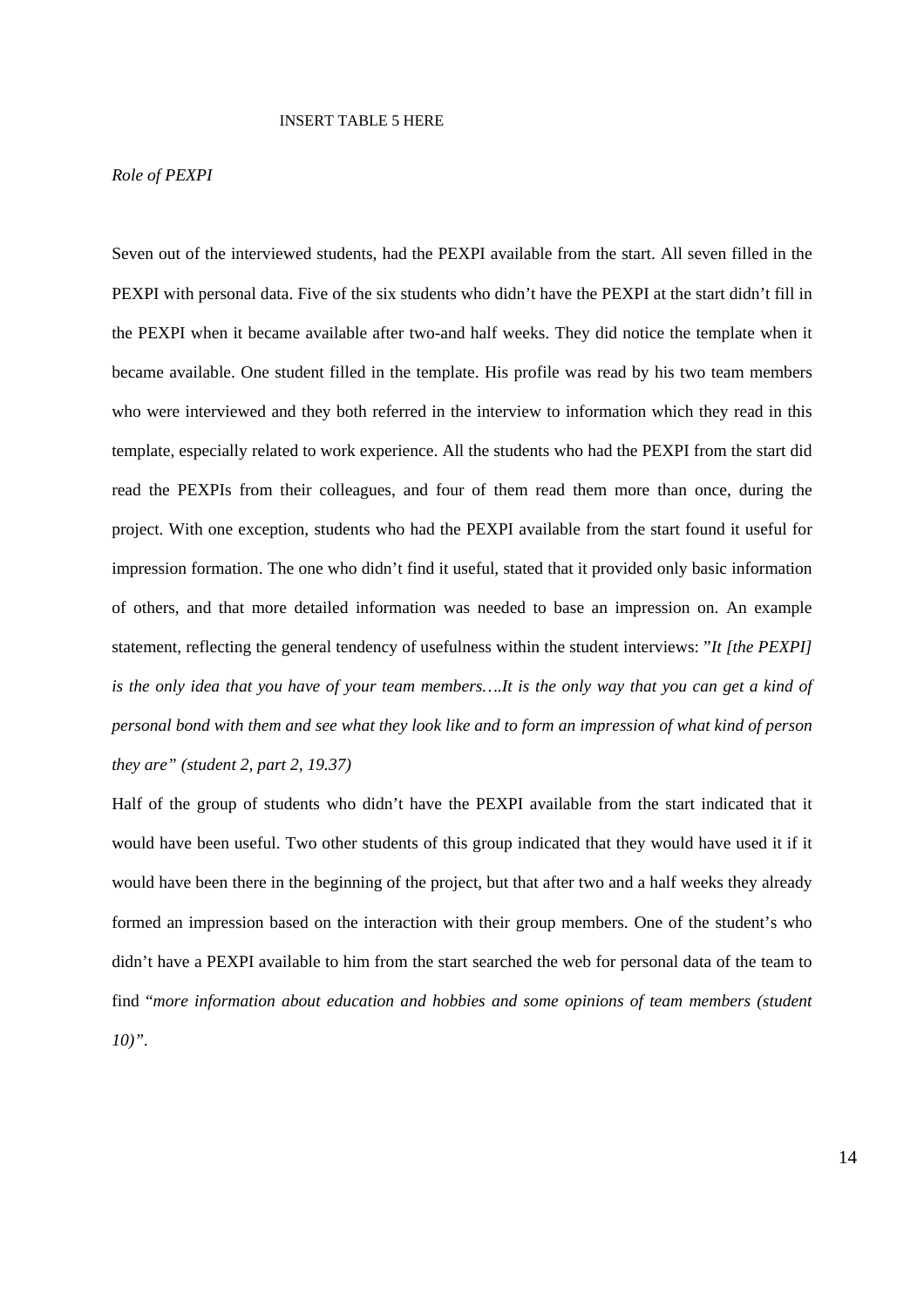#### *Info available in PEXPI*

None of the information in the PEXPI was considered irrelevant. Students did not necessarily want extra information to be added to the PEXPI, although some suggestions for additional information categories were given. Table 6 represents the information categories that were considered as the most relevant and important information for impression formation (Table 6). The information which was available in the PEXPI is marked with an (\*).

### INSERT TABLE 6 HERE

The opinion on the addition of dynamic information differed among students. Five students did not want dynamic information to be added and three students favoured the idea. The other students were neutral. Arguments mentioned for the inclusion of dynamic information were expectancies of improvement of the working process and a sense of shared responsibility through the visibility of availability and log-in behaviour. Arguments mentioned against inclusion were expectancies of an increase in competitive behaviour and students acting like a 'police officer', while the purpose was to co-operate in a team instead of competing. Also a sense of 'big brother watching you' was mentioned against the display of dynamic information.

Some pre-planned chat sessions were mentioned several times in the tips to improve the course, mainly because it would allow talk on a more personal level, next to work-related communication. But, also the danger that important things would have been posted there and got lost, was mentioned here. This could be prevented by recording these chat logs, so that nothing gets lost.

### **Discussion and conclusions**

Students will construct an image of each other, whether they initially have a profile available or not. If no profile is available in the initial phase, they will ground their impression in whatever information is available about their team members, e.g. their communication style and their on-and off task behaviour. But, a PEXPI can be a helpful tool to support this initial impression formation process. When available, all interviewed students used it in the beginning phase of the project: they filled it in as well read the descriptions of their team members. When the PEXPI wasn't available to students,

15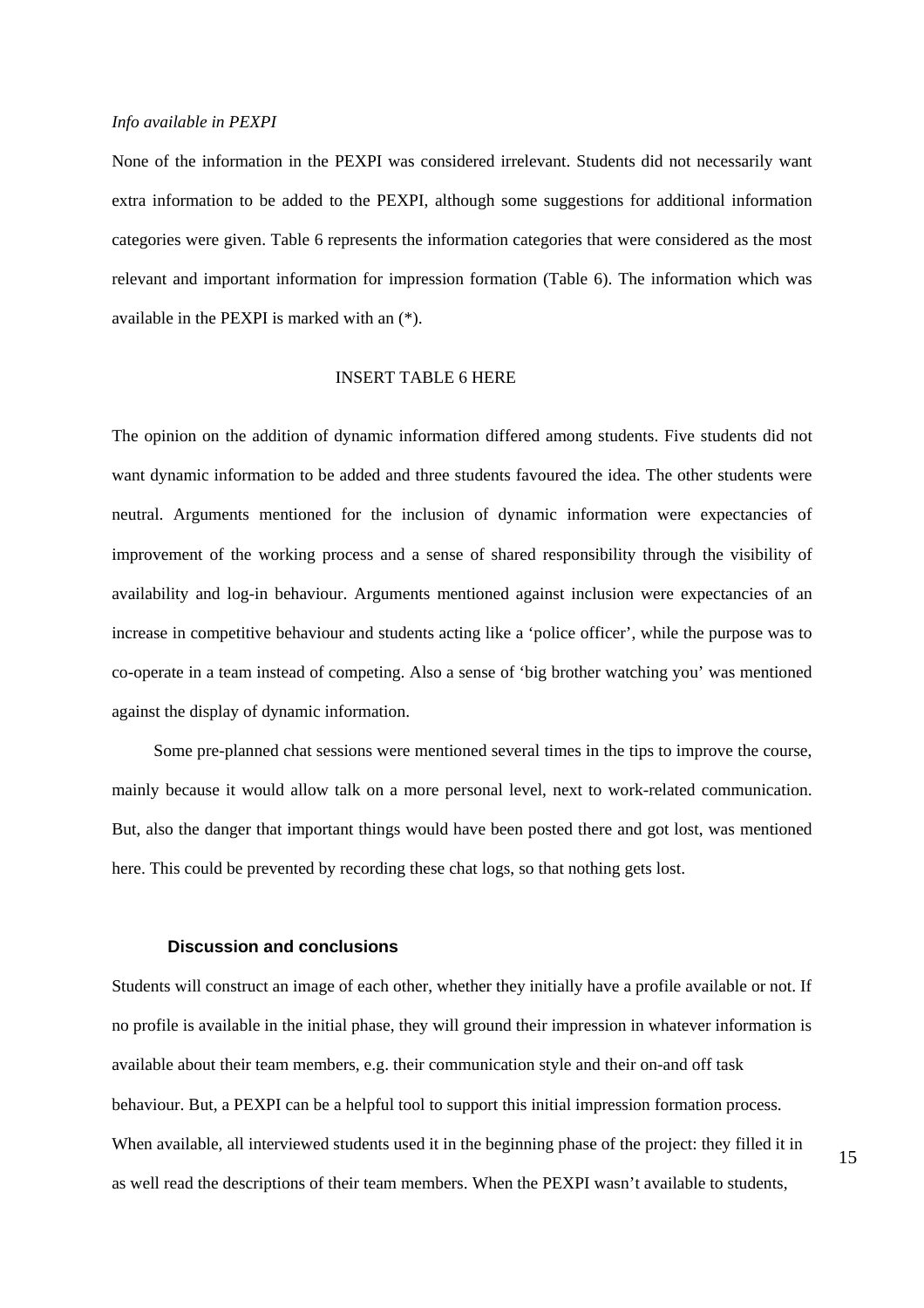they indicate they would have liked to have it in the initial phase of the project. When if came available after two and a half weeks, it was not considered useful anymore and the majority of those students didn't fill in the PEXPI at that time. It seems that students have a need for personal information of each other to form an impression. This was also emphasized by the fact that some suggested an informal chat session at the beginning of the project, to exchange this kind of information. After the initial phase, personal characteristics are still important to form an impression of others, but the behaviour and communication style of people will become more important determining factors for the impression. So, presenting static personal information in a profile is especially useful in the beginning phase of a project.

Unfortunately, the case study encompassed relatively small numbers of students. Nevertheless, for an exploration of the usefulness and the effect of an implemented design pattern, the combination of an explorative questionnaire followed up by in-depth interviews, did provide insights. To enable the evaluation of a pattern, qualitative information methods seems to be more valuable in order to acquire useful information regarding the effects of a pattern. The pattern was easy applicable to the context of this case study, due to its description of contextual conditions and action oriented nature. The context description made it possible to judge if this pattern would be suitable for the problems within this specific case, the European Virtual Seminar on Sustainable Development (EVS). Remember that in it students don't know each other in advance, don't have the opportunity to meet and mainly communicate text-based. These characteristics of the context are important restricting elements of the pattern, as in face-to-face teams students will have different channels and more opportunities to acquire information to form an impression of their team members (e.g. at the coffee machine) and are therefore not so much in need of a profile.

Student responses indicate that the relatively simple and inexpensive implementation of a profile, such as PEXPI, did meet a need of students within EVS. It helped them to get to know more about their team members before and during collaboration. Results also indicate that the PEXPI was repeatedly read by some members and referred to by all who had it available to them. From these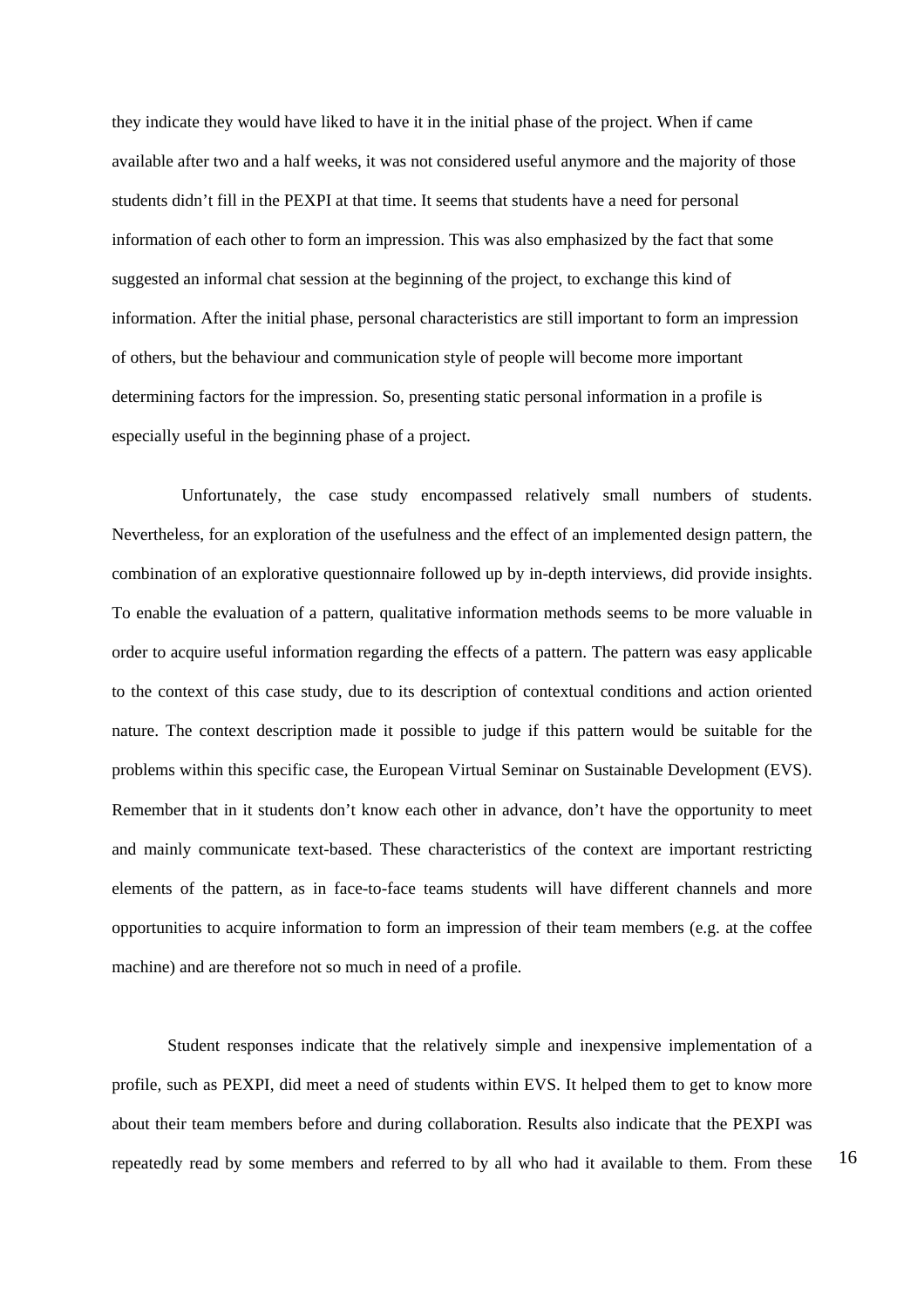results, it seems that a PEXPI is especially useful and relevant to form an image of the people in the beginning of a project. The majority of students who only had access to a PEXPI after two and a half weeks of collaboration didn't use it anymore, but indicated that they would have found it very useful had they had it from the start of the project. Although we don't have hard evidence that the implementation of this pattern increased interaction and participation within this exploratory case study of the EVS, it seemed to have helped students to form an initial image of their fellow team members. Admittedly, the questionnaire and the interviews also indicate that within two and a half weeks the students without a PEXPI also formed a basic impression of their team members, based on information exchanged in messages. This indicates that students will form an impression in any case from all available information. Nevertheless, also these students indicated that a PEXPI would have been useful in the first phase of the project. As time passes, irrespective of whether or not they initially had a PEXPI at their disposal, students seem to form their impression mainly on perceived behaviour, communication style, and mode and quality of work of their team members during the project. Based on the experience from this case study, an addition to the context factor of the original pattern 'Provide personal identity information' can be made: the usefulness and effectiveness of the solution offered in the pattern should be restricted especially to the initial phase of a computermediated collaborative project.

Students did not miss information in the current PEXPI, but small changes can be made to the template on the basis of their suggestions. The addition of two categories of information was recommended: 'opinions on task relevant topics' and 'future professional plans, activities, aspirations and inspirations'. All information categories in the PEXPI were considered relevant. The most important and relevant information was 'educational background', 'non-work/study related personal information' (e.g. spare time activities; what they like, e.g. music, hobbies), the photo and their professional background/working experience.

Student opinions were divided on the topic of the representation of dynamic information, both in the questionnaire and in the interviews. An addition to the 'solution' element of the original pattern description, can be recommended. Static information representation can be mentioned as a cheap, easy to implement and working solution, whereas some extra notes and discussion of the possible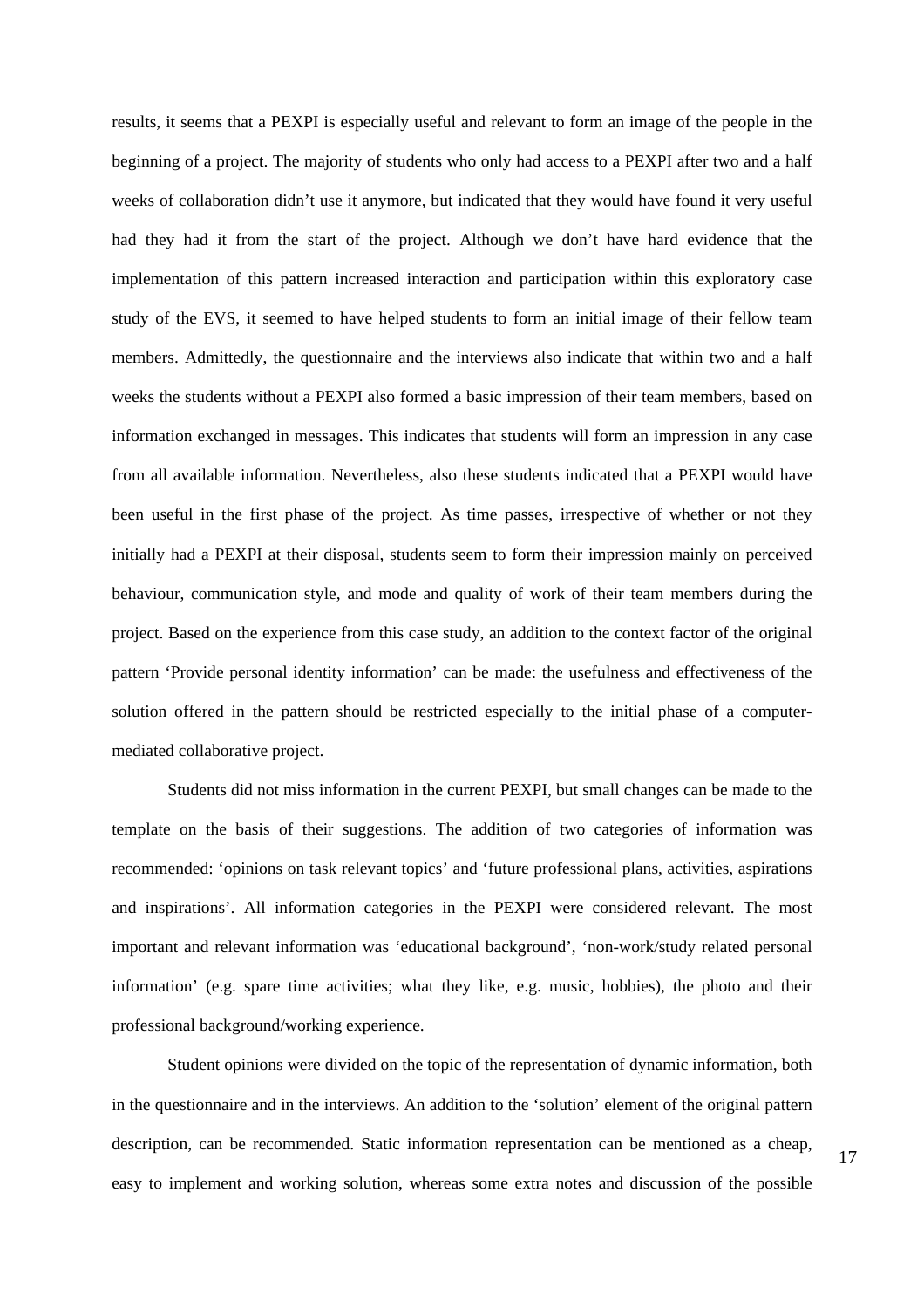advantages (e.g. see if and when a person is active to find overlapping working times, easier to manage task and collaborative process) and disadvantages (expectancies of an increase in competitive behaviour, students acting like a 'police officer', a sense of 'big brother watching you') of dynamic individual identity information display can be added. Also an additional argument for providing identity information, from the perspective of the awareness theory, can be made. It further seems that users don't necessarily need to have dynamic information of each individual explicitly displayed in order to form an impression, as they naturally derive this information automatically from the context and the communication behaviour of their team members. Also a reference to a possible new pattern, the dynamic information display on group level, instead on personal level, to make dynamic information display less threatening for individuals, can be made to the original pattern. This new pattern would have a different underlying objective: instead of supporting initial trust estimations and impression formation it would be aimed at the support of management and co-ordination of virtual team work by providing awareness support for group activities.

Although students indicate that they have formed an impression of fellow students in an online setting, the majority still expects that their impression will be different when they meet team members face to face. Further investigation on the effect of the PEXPI on perceived trustworthiness and participation in the initial phases of collaboration within virtual teams is needed. Additionally, it would be interesting to study the factors - within the categories of behaviour, communication, and work and task related information - that contribute most to the impression formed in a mediated collaborative setting.

Concluding, the design pattern allowed transfer of design knowledge from one context to another and supported online impression formation in the initial phases of a virtual project team. The pattern was evaluated by means of a case study in an 'educational setting'. This resulted in a personal identity profile that contained some information elements that are relevant to learning contexts in particular, e.g. 'field of interest' and 'suggestions'. But, the pattern of 'presenting personal identity information' as such, should also be applicable to business settings.

Knowledge which was gathered and integrated from different disciplines and case studies became practically available through the design pattern format and, through it's action-oriented nature, could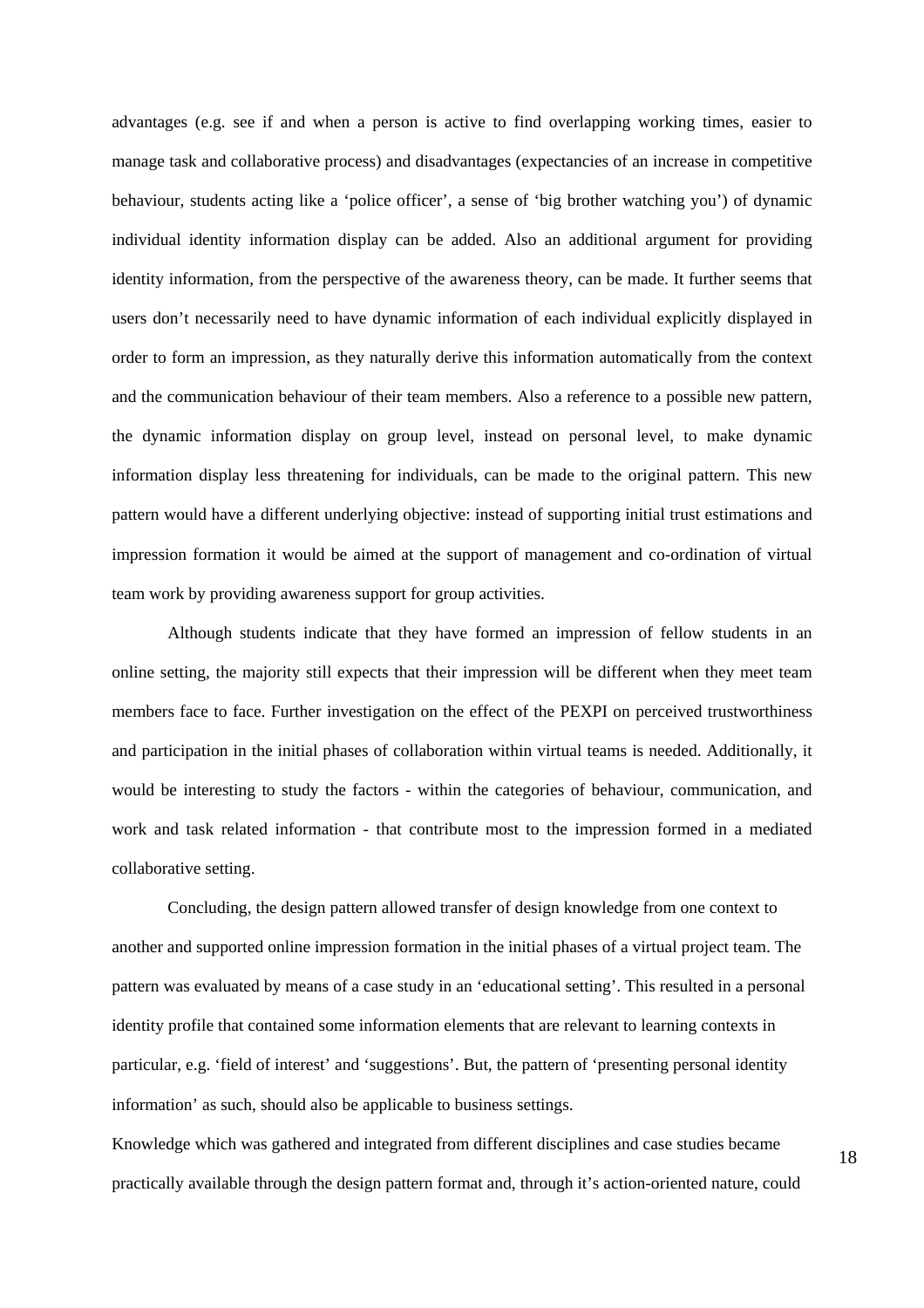be easily used and transferred to another case study. The format of a design pattern and especially the 'context' element allowed the designers to judge if the pattern was applicable to this context. The implementation of the pattern didn't need to be complex to sort an effect. The implementation of only part of the solution provided in the pattern, a static profile description, already realized the objectives strived for. The PEXPI can be included as an example in the pattern description. Based on the experiences from this case study, some extra additions to the pattern, concerning dynamic information representation, can be recommended. We also learned that users especially value the implementation, in the form of a PEXPI, within two and a half weeks from the start of a collaborative project. These findings contribute to the refinement of the original pattern.

Thus the case study provided useful evaluative information regarding the pattern, and allowed the refinement of the existing pattern on several key aspects. It also provided a 'core idea' for a new pattern: the presentation of interactive information on group level instead on a personal level, in order to prevent objections regarding personal privacy. The case study proved itself as a useful method to identify and evaluate a new design pattern. Looking at scenarios as abstractions derived from experience in real case studies Retalis, Georgiakakis and Dimitriadis (2006) also pointed to the use of case studies not only for pattern evaluation but also for pattern identification purposes. However, the organization and run of a 'real' case study is a rather time-consuming enterprise that is best restricted to design patterns that have already been evaluated by means of the shepharding process.

### **Acknowledgments**

We would like to gratefully acknowledge the contribution of the COOPER Project, that is funded by the European Commission's 6th Framework Programme, priority 2 IST. Contract no.: 027073 (www.cooper-project.org ) and which has part-funded this work. We are also grateful for the collaboration with colleagues in the E-LEN project, which provided ample opportunities to learn about and elaborate on design patterns as a design construct. Last, but not least, we would like to thank the three anonymous reviewers who provided valuable feedback, which helped us to improve this article.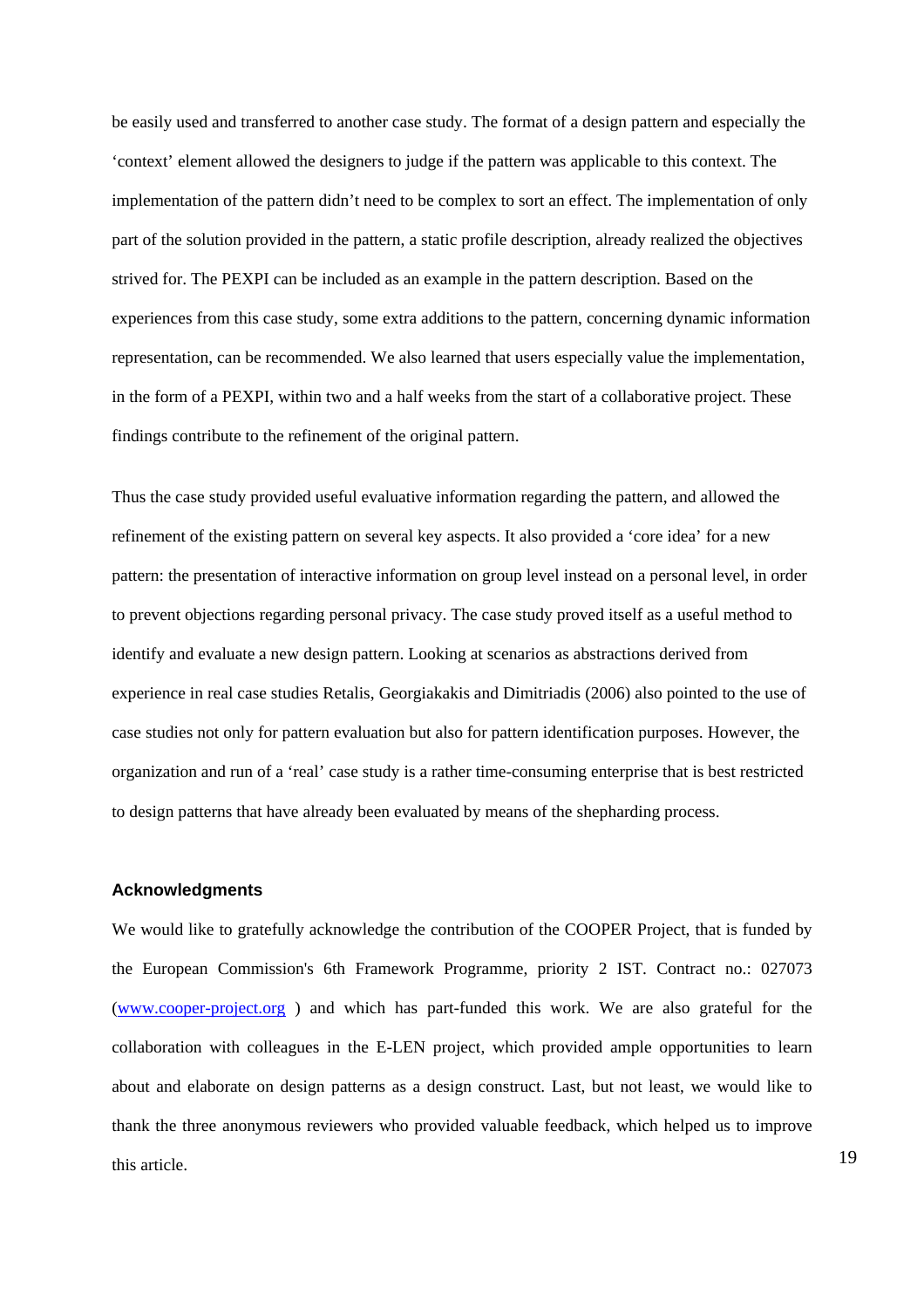# **Appendix 1: Questions in questionnaire EVS**

# **Personal details**

- What is your gender?
- What age group are you in?

# **You and your team**

- Did you know your team members before you collaborated with them?
- Did you use any of the following additional means of communication to collaborate with your team members during the project? If yes, mark the means you have used.

# **You and your team members**

*For the person you trusted most in your team:* 

- On which particular information available in your online team work environment do you base your impression of …? Try to be as specific as possible
- Which particular information available in your online team work environment was the most important while forming your impression of …?
- Would your current impression of …. be the same if you would have met him/her in a face to face setting? Please explain your answer
- Which information did you miss in order to build a reliable impression of ...?

# *For the person you trusted least in your team:*

- On which particular information available in your online team work environment do you base your impression of …? Try to be as specific as possible
- Which particular information available in your online team work environment was the most important while forming your impression of …?
- Would your current impression of …. be the same if you would have met him/her in a face to face setting? Please explain your answer
- Which information did you miss in order to build a reliable impression of ...?

# **You and your team work environment**

- Would you appreciate it when the online teamwork environment contained information on your team members which reflects their behaviour? (e.g. tasks assigned to team member and their current status, last login time of team member, number of total logins) If yes, please indicate which information you would like and why you would find it useful
- Would you allow information about your behaviour being displayed in the online collaborative teamwork environment (e.g. tasks assigned to you and their current status, last login time, number of total logins) and made available for you team members? If yes, please indicate why
- Do you have any other tips/suggestions related to information which could be helpful to you to form an impression of your team members?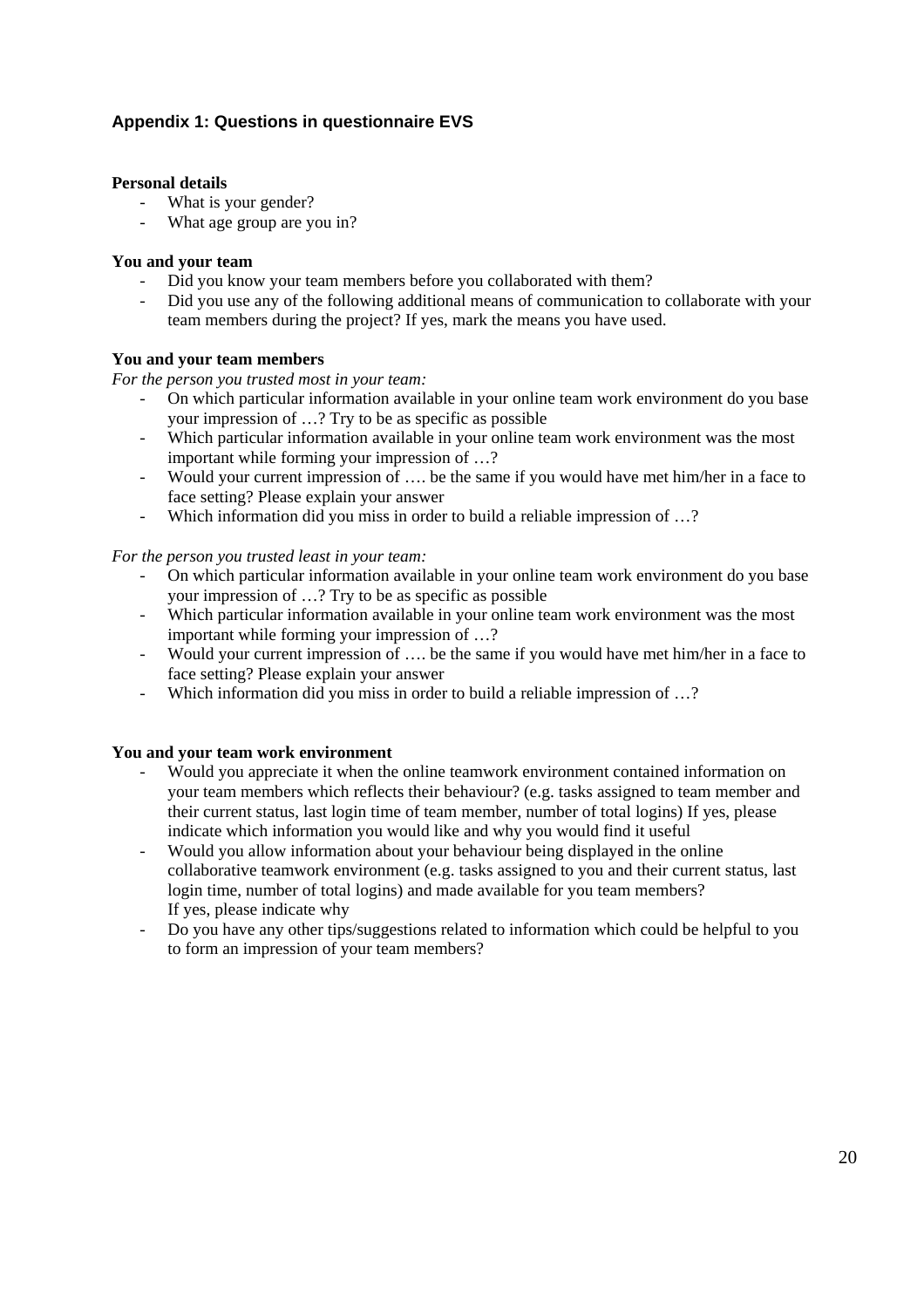# **Appendix 2: Interview schema EVS**

# *Impression of EVS team members (through time)*

Within EVS you have worked with people you have never met. It was a real 'virtual team' with only text based communication

- Did you find it difficult to form an impression of your team members in EVS? Please explain why.
- Did you miss any info in order to form an impression of your team members in EVS? If yes, please explain what info you missed.
- Did you change your impression of your EVS team members through time? If yes, on basis of what additional info and/or experiences did you change your impression?
- What info did you consider most important while forming a changed impression/to update your impression of your team member(s)?
- Would your current impression of your team members be the same if you would have met them in a face to face setting? Please explain why.

# *Role of PEXPI*

- Did you have the availability of the PEXPI from the start of the project?
- Did you read the PEXPI's of your team members in EVS? If yes, when did you read the PEXPI's? (only in the beginning, throughout the project). How often did you look at the PEXPI's of your team members?
- Did you find the PEXPI useful? In what respect did you find it useful/in useful?
- What info in the PEXPI do you consider as relevant?
- What info in the PEXPI do you consider as irrelevant?
- What info in the PEXPI did you find the most relevant? Why?
- What info would you like to add to the PEXPI?
- Do you think a dynamic part of the PEXPI can help to form an image of your team members? A dynamic part of a PEXPI can be seen as an information display which changes based on the behaviour of your team members, e.g. number of logins on a certain time. Please explain why a dynamic part can help/can not help to form an image of your team members.

# *EVS environment in general*

- Which info did you miss in the overall EVS environment to form an impression of your team members?
- Do you think an informal space (e.g. a virtual café, chitchat chatroom) could have helped your teamwork within EVS? Why?
- Do you have any other tips/suggestions related to information which could be helpful to form an impression of your team members in EVS?

# **Thank you very much for your collaboration !**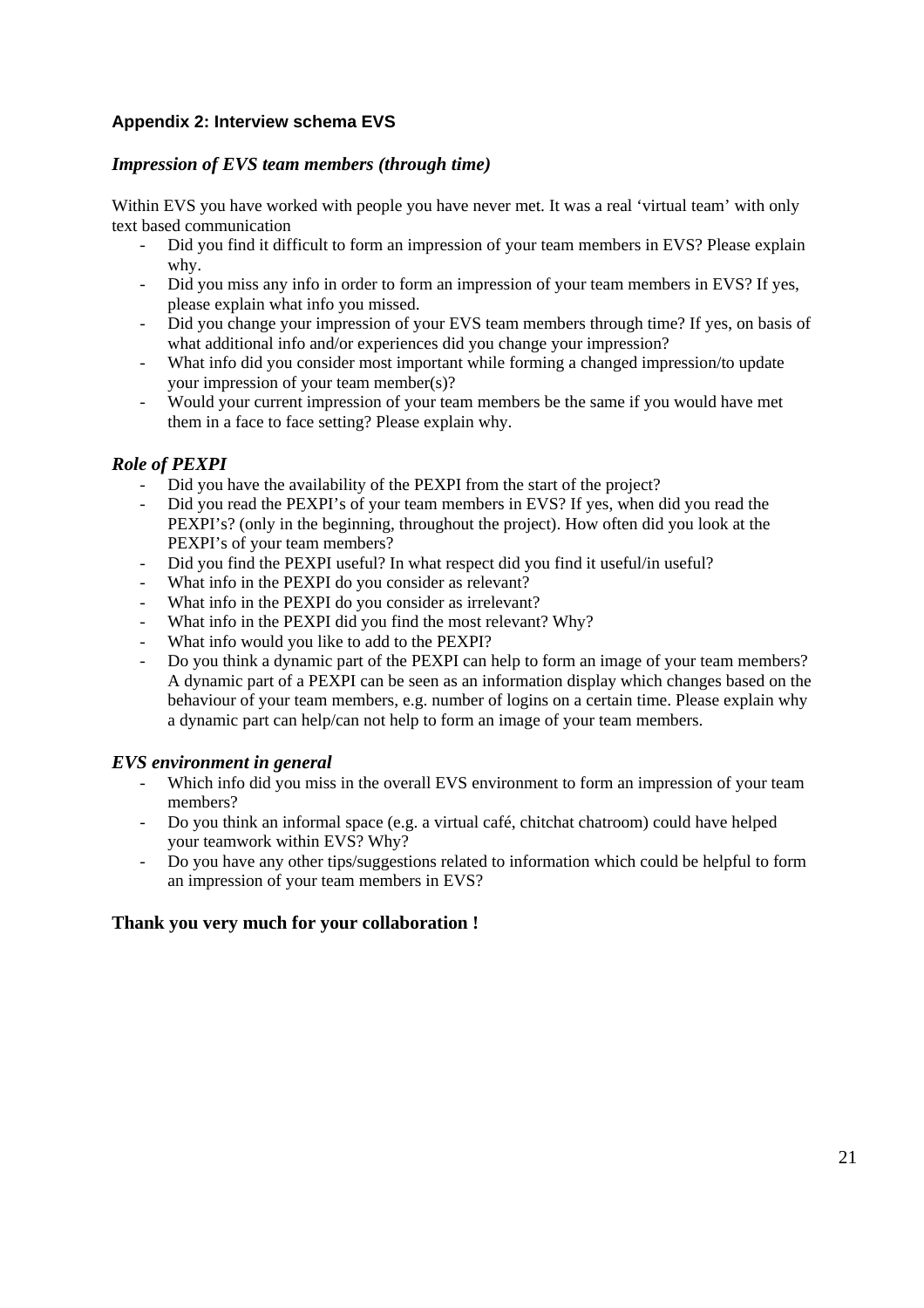# **Appendix 3: Overview interviewed students EVS**

| <b>PEXPI</b> initially    | Code name  | <b>Participated in SG</b> |
|---------------------------|------------|---------------------------|
|                           | Student 1  | 2                         |
|                           | Student 2  | 2                         |
|                           | Student 3  | 2                         |
|                           | Student 4  | $\mathfrak{D}$            |
|                           | Student 5  | 2                         |
|                           | Student 8  | $\overline{4}$            |
|                           | Student 9  | 4                         |
|                           |            |                           |
| <b>No PEXPI initially</b> | Code name  | <b>Participated in SG</b> |
|                           | Student 6  | 3                         |
|                           | Student 7  | 3                         |
|                           | Student 10 | 5                         |
|                           | Student 11 | 5                         |
|                           | Student 12 | 5                         |
|                           | Student 13 | 5                         |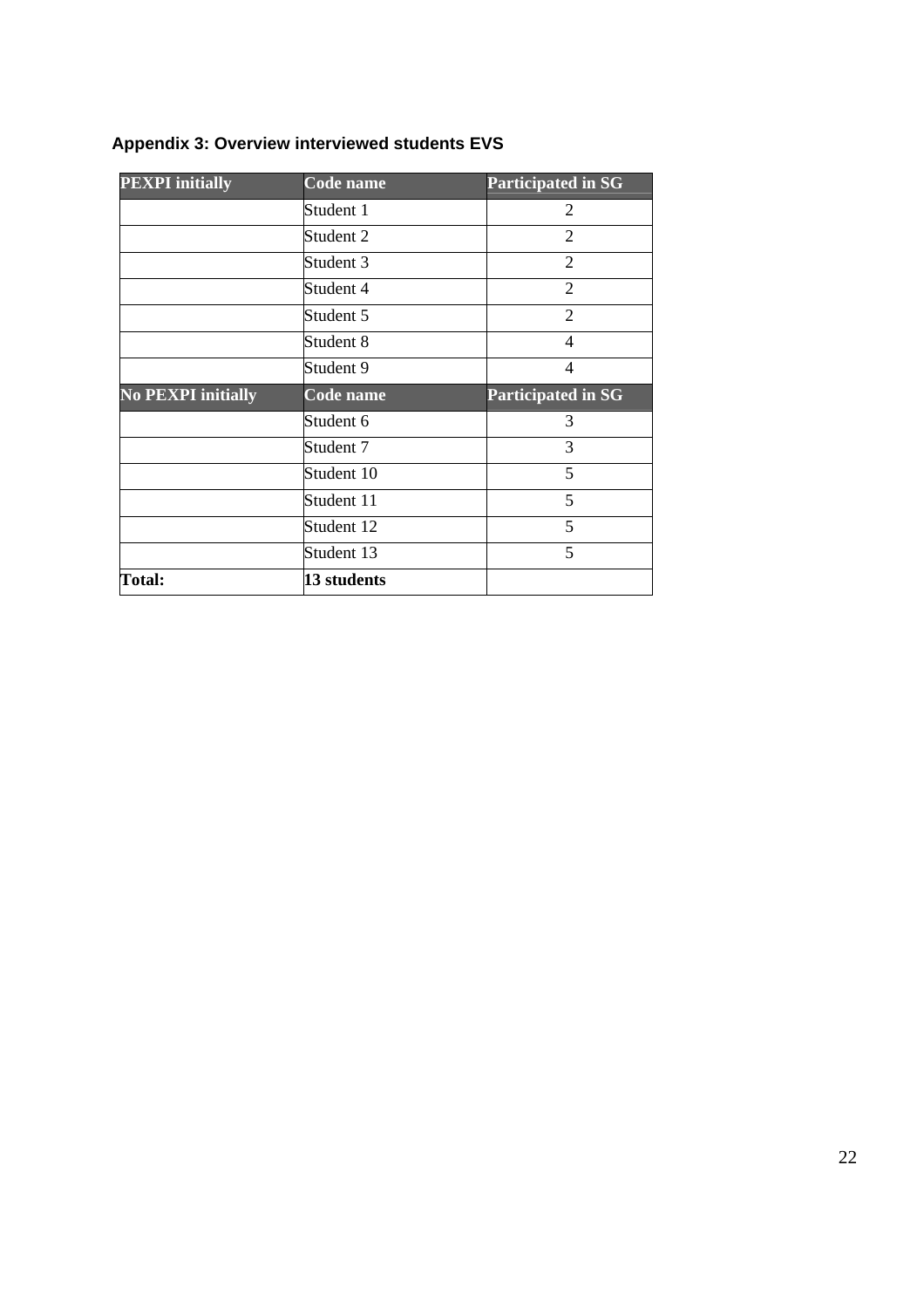# **Appendix 4: coding schema**

| Source of information used for impression formation<br>$(S-INF)$            |                |
|-----------------------------------------------------------------------------|----------------|
| <b>Characteristics of person</b> (direct experience during $1st$ encounter) | <b>CHARPSN</b> |
| <b>Behaviour of person</b> (direct experience during interaction)           | <b>BEHPSN</b>  |
| Info from other persons within group                                        | <b>OP</b>      |
| Info derived from context/setting (by reasoning)                            | CONTXTINF      |
| Most important info for impression formation                                | <b>MIMP</b>    |

*Used to codify open answers in the questionnaire and answers in the interview* 

# *Used to codify answers in the interview*

| <b>PEXPI</b><br>(PEX)        |             |
|------------------------------|-------------|
| <b>Role of PEXPI</b>         | <b>ROL</b>  |
| Notice availability of PEXPI | AV          |
| <b>Read PEXPI</b>            | <b>RE</b>   |
| <b>Usefulness of PEXPI</b>   | <b>USE</b>  |
| <b>Design of PEXPI</b>       | <b>DES</b>  |
| Relevant info in PEXPI       | <b>REL</b>  |
| Irrelevant info in PEXPI     | <b>IREL</b> |
| Most relevant info           | <b>MREL</b> |
| Missing info                 | <b>MIS</b>  |
| Dynamic info in PEXPI        | <b>DYN</b>  |

| <b>Tips</b>          |            |
|----------------------|------------|
| Impression formation | <b>IMP</b> |
| EVS in general       | <b>EVS</b> |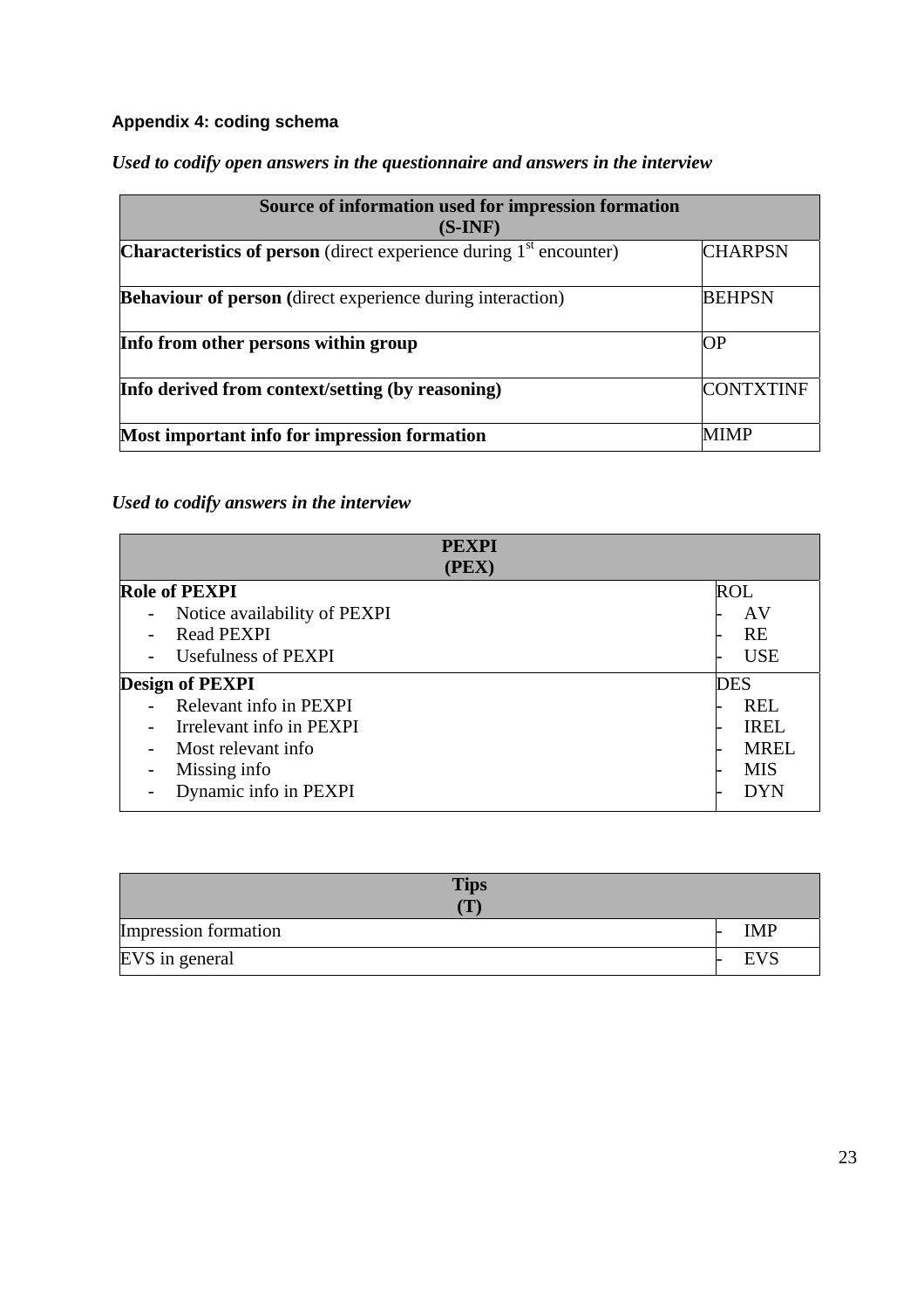### **References**

- Ackerman, M.S. (2000). The intellectual challenge of CSCW: The gap between social requirements and technical feasibility*. Human Computer Interaction,* 15, 179-203*.* [Available online]: http://www.eecs.umich.edu/~ackerm/pub/00a10/hci.final.pdf
- Alexander, C., Ishikawa, S., & Silverstein, M. (1977). *A pattern language: towns, buildings, construction*. New York : Oxford University Press.
- Arnold, J., Cooper, C.L., Robertson, I.T. (1998). *Work psychology. Understanding human behaviour in the workplace.* (3 ed.). Essex: Financial Times Professional Limited.
- ATLAS. (2002-2008). ATLAS.ti, the knowledge workbench. [Available online]: http://www.atlasti.com/
- Baggetun, R., Rusman, E., Poggi, C. (2004). Design patterns for Collaborative Learning: From practice to theory (and back), *Proceedings of ED-MEDIA World Conference on Educational Multimedia, Hypermedia and Telecommunications*, AACE: Lugano, Zwitzerland, 2493-2498.
- Beranek, P. M. (2000). The Impacts of Relational and Trust Development Training on Virtual Teams: An Exploratory Investigation. *Proceedings of the Hawaii International Conference on System Sciences*, IEEE: Hawaii, 1-10.
- Borchers, J. (2003). Patterns as a link between HCI and architecture. In S. Fincher (Chair), *Perspectives on HCI Patterns: concepts and tools*. Workshop conducted at CHI 2003, Fort Lauderdale, Florida.
- Brouns, Bitter-Rijpkema, Sloep, Kester, van Rosmalen, Berlanga, & Koper (2007). Personal profiling to stimulate participation in learning networks. *E-portfolio conference*. Maastricht. [Available online]: http://dspace.learningnetworks.org/bitstream/1820/1012/1/070712Francis%26Marliesprofiling-ln.pdf
- Coplien, J.O. (1999). A pattern language for writers' workshops. Lucent Technologies. [Available online: http://www.bell-labs.com/user/cope/Patterns/WritersWorkshops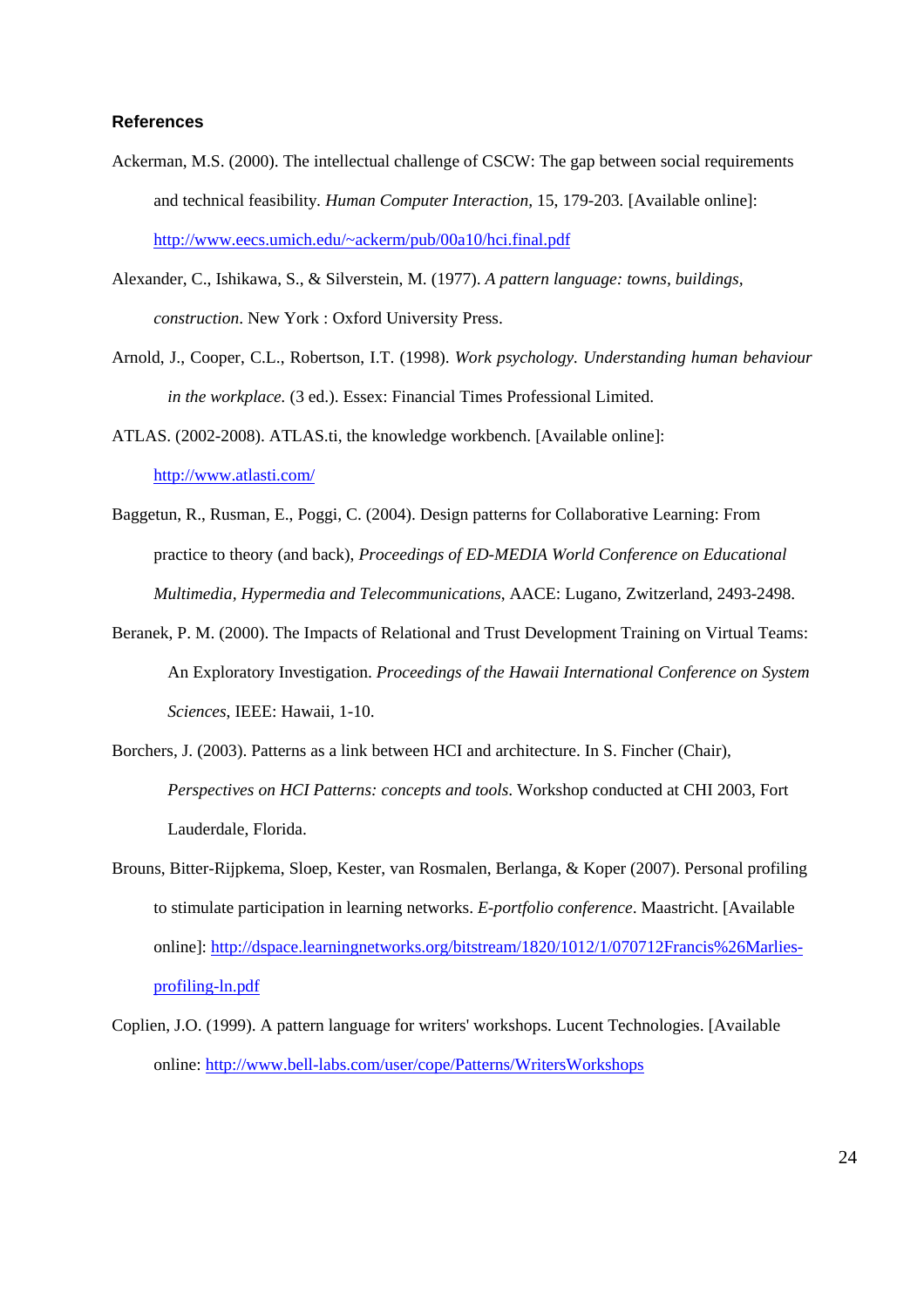- Corbitt, G., Gardiner; L., Wright, L. (2004). A comparison of team developmental stages, trust and performance for virtual versus face-to-face teams. *Proceedings of the 37th Hawaii International Conference on System Sciences*, Big Island, HI, Hawaii.
- Cörvers, R.J.M., Leinders, J.J.M., Dam-Mieras, van, M.C.E. (2007), Virtual seminars or how to foster an international, multidisciplinary dialogue on sustainable development, In: *Crossing Boundaries, Innovative Learning for Sustainable Development in Higher Education.* Kraker, de, J., Lansu, A.L.E. & Dam-Mieras , van, M.C.E. (eds).
- Danis, C. M. (2000). Extending the concept of awareness to include static and dynamic person information. *SIGGroup Bulletin, 21*(3), 59-62.
- Dearden, A., Finlay, J., Allgar, L & McManus, B. (2002). Using Pattern Languages in Participatory Design*.* In: M. van Welie (chair), *Patterns in Practice: A Workshop for UI Designers.* Workshop conducted at CHI 2002*,* Minneapolis, Minnesota, USA. [Available online]: http://www.welie.com/patterns/chi2002-workshop/Dearden-CHIWorkshopPaper.pdf
- Dourish, P., & Belotti, V. (1992). Awareness and Coordination in Shared Workspaces. *Proceedings of the Conference on Computer Supported Cooperative Work (CSCW),* ACM: Toronto, Canada, 107-114.
- E-LEN project (2004). [Available online]: http://www2.tisip.no/E-LEN/
- E-LEN (2004). Design expertise for e-learning centres. Design patterns and how to produce them. [Available online]: http://www2.tisip.no/E-LEN/
- Erickson, T. (1997). *Supporting Interdisciplinary Design: Towards Pattern Languages for Workplaces.* [Available online]:

http://www.pliant.org/personal/Tom\_Erickson/Patterns.Chapter.html

- Erickson, T. (2000). "Lingua Francas for Design: Sacred Places and Pattern Languages." *Proceedings of DIS 2000*. Brooklyn, New York, 357-368. [Available online]: http://www.visi.com/~snowfall/LinguaFranca\_DIS2000.html
- European Virtual Seminar on Sustainable Development (EVS). Heerlen: Open Universiteit Nederland. [Available online]: http://www.ou.nl/eCache/DEF/90/085.html and

http://www.ou.nl/evs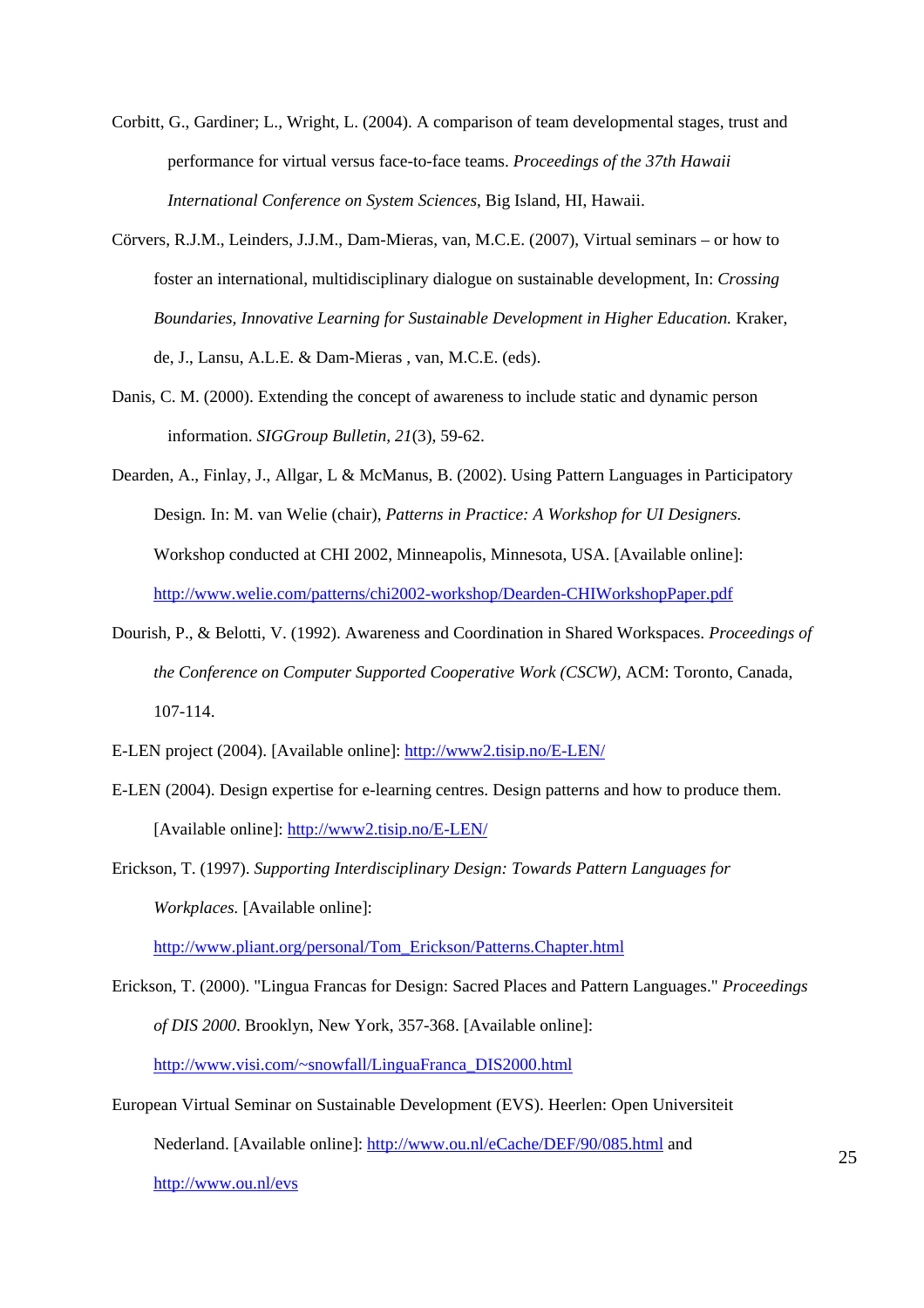Goodyear, P., Avgeriou, P., Baggetun, R., Bartoluzzi, S., Retalis, S., Ronteltap, F., Rusman, E.(2004). Towards a pattern language for networked learning. *Proceedings of 4th International Conference on Networked learning (NLC'04)*, Lancaster, England, 449 – 455.

- Goodyear, P. (2005). Educational design and networked learning: Patterns, pattern languages and design practice. *Australasian Journal of Educational Technology*(1), 82-101.
- Grudin, J. (1994). Groupware and social dynamics: eight challenges for developers. *Communications of the ACM, 37*(1), 92-105. [Available online]:

http://research.microsoft.com/research/coet/grudin/papers/cacm1994.pdf

- Gutwin, C., & Greenberg, S. (1998). Design for individuals, design for groups: tradeoffs between power and workspace awareness. *Proceedings of the Conference on Computer Supported Cooperative Work (CSCW)*. ACM: Seattle, Washington, United States, 207-216.
- Gutwin, C., & Greenberg, S. (1999). The effects of workspace awareness support on the usability of real-time distributed groupware. *ACM Transactions on Computer-Human Interaction, 6*(3), 243-281.
- Gutwin, C., & Greenberg, S. (2002). A descriptive framework of workspace awareness for real-time groupware. *Computer Supported Cooperative Work, 11*, 411-446.
- Harrison, Neil, B (2000). The Language of Shepherding: A Pattern Language for Shepherds and sheep. *7th. Pattern Languages of Programs Conference*, Allerton Park Monticello,Illinois, USA. [Available online]: http://hillside.net/patterns/EuroPLoP2001/shepherding.doc
- Hernández-Leo, D., Villasclaras-Fernández, e. D., Sensio-Pérez, J. I., Dimitriadis, Y., Yorrín-Abellan, I. M., Ruiz-Requies, I., et al. (2006). COLLAGE: A collaborative Learning Design editor based on patterns. *Educational Technology & Society, 9*(1), 58-71.
- Jacobson, D. (1999). Impression Formation in Cyberspace: Online Expectations and Offline Experiences in Text-based Virtual Communities. *Journal of Computer-Mediated Communication, 5*(1). [Available online]: http://jcmc.indiana.edu/vol5/issue1/jacobson.html
- Jarvenpaa, S., & Leidner, D. (1999). Communication and trust in global virtual teams. *Organization Science*, 10 (6), 791-815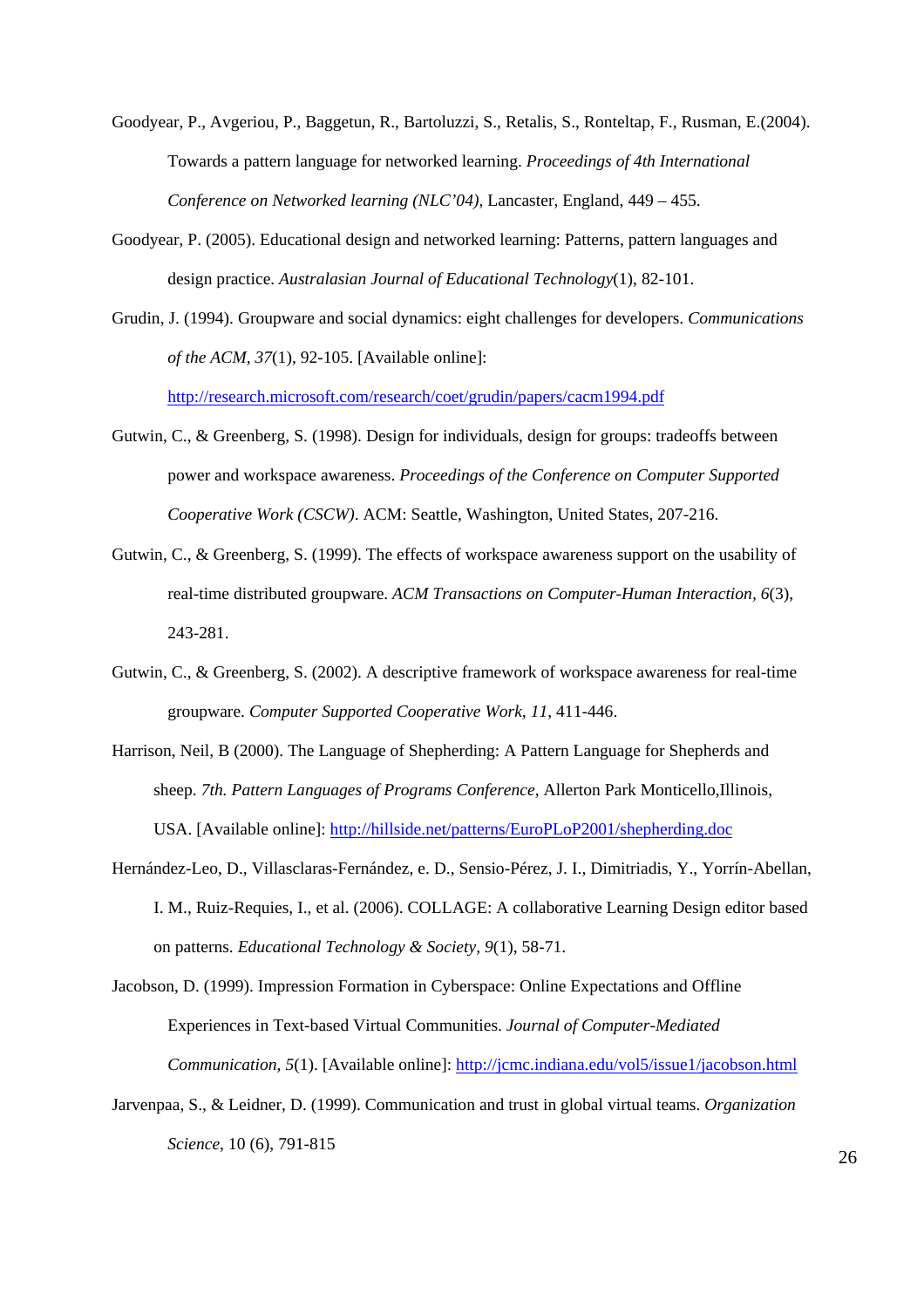- Kanawattanachai, P., & Yoo, Y. (2005). Dynamic nature of trust in virtual teams. *Sprouts: Working papers on Information Environments, systems and organizations, 2*(2), 41-58.
- Kling, R.(1999). What is social informatics and why does it matter? *D-Lib Magazine*, 5 (1), [Available online]: http://www.dlib.org/dlib/january99/kling/01kling.html
- Kear, K. (2004). Peer learning using asynchronous discussion systems in distance education. *Open Learning, 19*, 151-164.
- Laat, d., M., & Lally, V. (2003). Complexity, theory and praxis: Researching collaborative learning and tutoring processes in a networked learning community. *Instructional science, 31*, 7-39.
- Liu, Y., Ginther, D. (2001). Managing Impression Formation in Computer-Mediated Communication. *Educause Quarterly, 3*, 50-54.
- National committee of Inquiry into higher education (1997). *Higher education in the Learning Society. Section 5: The Netherlands*. UK, Norwich: Crown Copyright. [Available online]: http://www.leeds.ac.uk/educol/ncihe/a5\_058.htm
- Ogg, H., Elk, L., van, Hondius, A., Stofberg, A., Aa, van der, P., Bitter-Rijpkema, M., Emans, B., Schoonenboom, G.J. (2004). *Handboek samenwerkend leren digitaal ondersteund*. [Handbook collaborative learning digitally supported]. Utrecht: digitale Universiteit.
- Open University of the Netherlands (2006). *Facts and figures*. [Available online]: http://www.ou.nl/eCache/DEF/71/482.html (abstract from: annual report 2006).
- Preece, J.(2000). *Online communities. Designing usability, supporting sociability*. Chichester: John Wiley & Sons, LTD.
- Raes, A. M. L., Heijltjes, M.G., Glunk, U., Roe, A.R. (2006). *Conflict, trust, and effectiveness in teams performing complex tasks: A study of temporal patterns.* [Available online]: http://arno.unimaas.nl/show.cgi?fid=4073
- Retalis, S., Georgiakakis, P., & Dimitriadis, Y. (2006). Eliciting Design Patterns for E-learning Systems. *Computer Science Education, 16*(2), 105-118.
- Riegelsberger, J., Sasse, M. A., & McCarthy, J. (2004). The mechanics of trust: a framework for research and design. *International Journal of Human-Computer Studies, 62*(3), 381-422.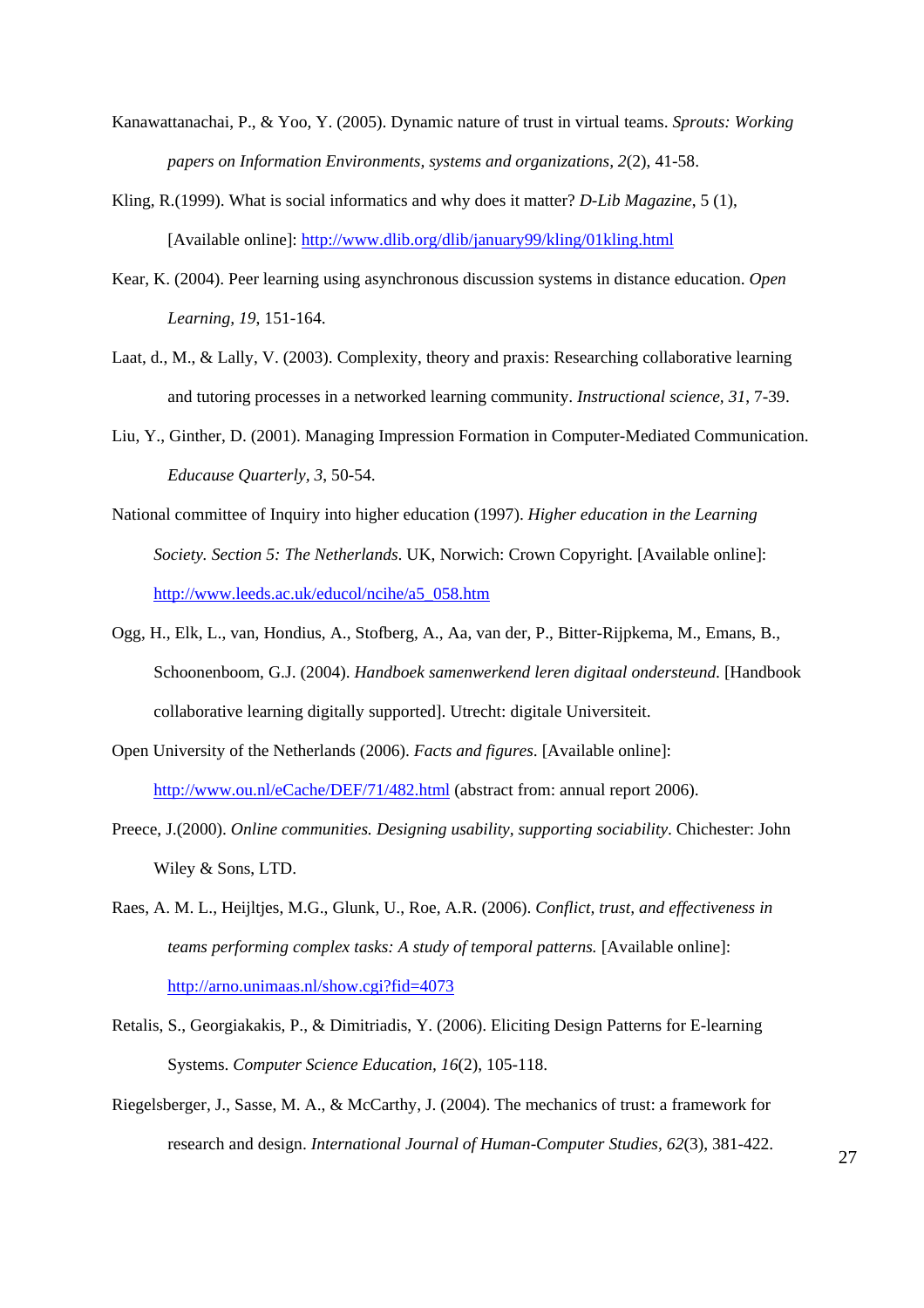- Rutjens, M., Bitter-Rijpkema, M.E., Crutzen, C. (2003). *Handleiding voor de inrichting van een ontwerpomgeving voor Informatica-opleidingen*. [User guide for the structuring of a design environment for computer science education]. Digitale Universiteit. [Available online]: http://www.du.nl/digiuni/download/temp/1203otodurapport.pdfp34
- Rusman, E. (2004). *Provide personal identity information*. E-LEN-project, pattern database. [Available online]: http://www2.tisip.no/E-LEN/patterns\_info.php

Salmon, G. (2003). *E-tivities: The Key to Active Online Learning*. London: Kogan page.

- Schümmer, T., Fernandez, A., & Holmer, T. (2002). Groupware patterns Homepage, Patterns 4 groupware project. Retrieved June, 2003. [Available online]: http://www.groupwarepatterns.org; http://wwwpi6.fernuni-hagen.de:8080/gw-patterns/26
- Schümmer, T., Lukosch, S., & Slagter, R. (2005). Empowering End-Users: A Pattern-Centered Groupware Development Process. In *Lecture Notes in Computer Science* (pp. 73-88). Berlin/Heidelberg: Springer.
- Schümmer, T., & Lukosch, S. (2007). *Patterns for computer-mediated interaction*. West Sussex: John Wiley & Sons.
- Steinfield, C., Huysman, M., David, K., Jang, C. Y., Poot, J., Huis in 't Veld, M., et al. (2001). New methods for studying global virtual teams: toward a multi-faceted approach. *Proceedings of the the 34th Hawaii International Conference on System Sciences*, Big Island, HI, Hawaii.
- TELL-project. *Multiple evaluation studies in real educational environments (schools, universities, workplaces, etc.) using different collaborative learning systems and methods*. [Available online]: http://cosy.ted.unipi.gr/TELL/media/WP2\_deliverable.pdf
- Vick, R. M. (1998). Perspectives on and problems with computer-mediated teamwork: Current groupware issues and assumptions. *The Journal of Computer Documentation*, 22 (2), 3-22. [Available online]: http://www2.hawaii.edu/~vick/Publications/02%20SIGDOC\_Paper.pdf
- Walther, J.B.(2005). The rules of virtual groups. *Proceedings of the 38th Hawaii International Conference on System Sciences*, Big Island, HI, Hawaii.

Wilson, P. (1991). *Computer supported cooperative work : an introduction*. Oxford : MA, Intellect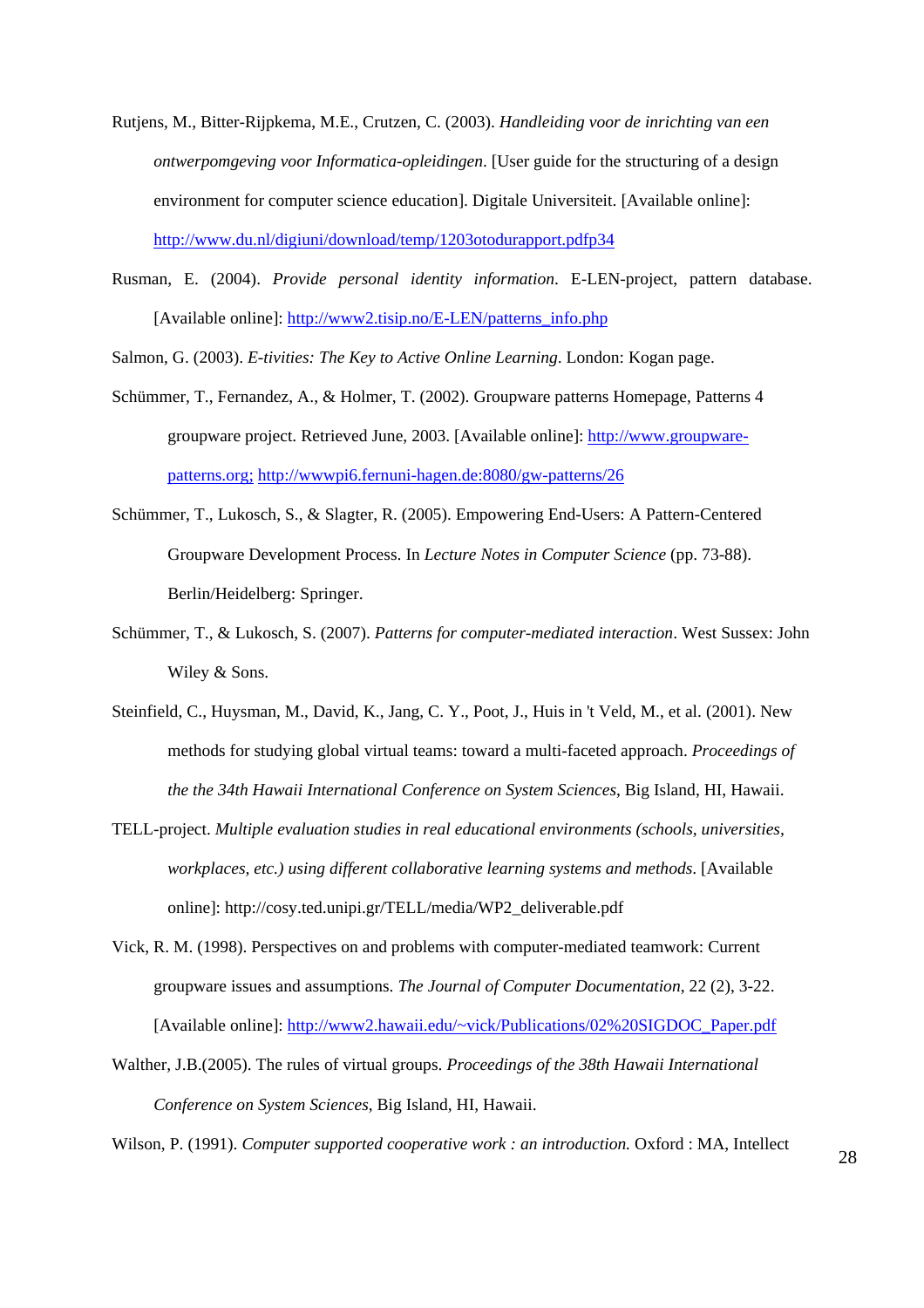# TABLES

# **Table 1: the PEXPI template used in EVS**

|                                                                                                                 | <b>PEXPI</b>                                                                                                                                                                                                                                                                   |
|-----------------------------------------------------------------------------------------------------------------|--------------------------------------------------------------------------------------------------------------------------------------------------------------------------------------------------------------------------------------------------------------------------------|
|                                                                                                                 | [a photo: please insert a picture of yourself]                                                                                                                                                                                                                                 |
| <b>Personal:</b>                                                                                                |                                                                                                                                                                                                                                                                                |
| First name:<br>Family name:<br>Gender:<br>Birthday:<br>University:<br>City and country:<br>Contact information: | Insert your first name<br>Insert your family name<br>Insert your gender (male/female)<br>Insert date and year of birth<br>Insert name of your university<br>Insert name of city and country where you live<br>Insert your e-mail adress and other relevant contact information |
| <b>About me</b><br>Tell what you want to tell about yourself                                                    |                                                                                                                                                                                                                                                                                |
| <b>Interests and hobbies</b>                                                                                    |                                                                                                                                                                                                                                                                                |
|                                                                                                                 | Tell what you want to tell about your non-work related areas of interest and hobbies.                                                                                                                                                                                          |
| <b>Expectations of EVS</b>                                                                                      |                                                                                                                                                                                                                                                                                |
| Insert what you expect of EVS                                                                                   |                                                                                                                                                                                                                                                                                |
| <b>EVS</b> availability                                                                                         |                                                                                                                                                                                                                                                                                |
|                                                                                                                 | Tell when you can be reached for EVS work (and when you have a holiday)                                                                                                                                                                                                        |
| <b>Expertise areas</b>                                                                                          |                                                                                                                                                                                                                                                                                |
|                                                                                                                 | Tell in what areas you have expertise and how your peer EVS members can contact you on these subjects                                                                                                                                                                          |
| <b>Fields of interest</b>                                                                                       |                                                                                                                                                                                                                                                                                |
| interested and want to learn more.                                                                              | EVS issues you are interested in. Fields where you have no or not so much expertise, but in which you are                                                                                                                                                                      |
| <b>Learn and work experiences</b>                                                                               |                                                                                                                                                                                                                                                                                |
|                                                                                                                 | Shortly describe your relevant prior learn and work experiences.                                                                                                                                                                                                               |
| <b>Suggestions</b>                                                                                              |                                                                                                                                                                                                                                                                                |
|                                                                                                                 | Present ideas and links to webpages that are of interest to group members.                                                                                                                                                                                                     |
|                                                                                                                 |                                                                                                                                                                                                                                                                                |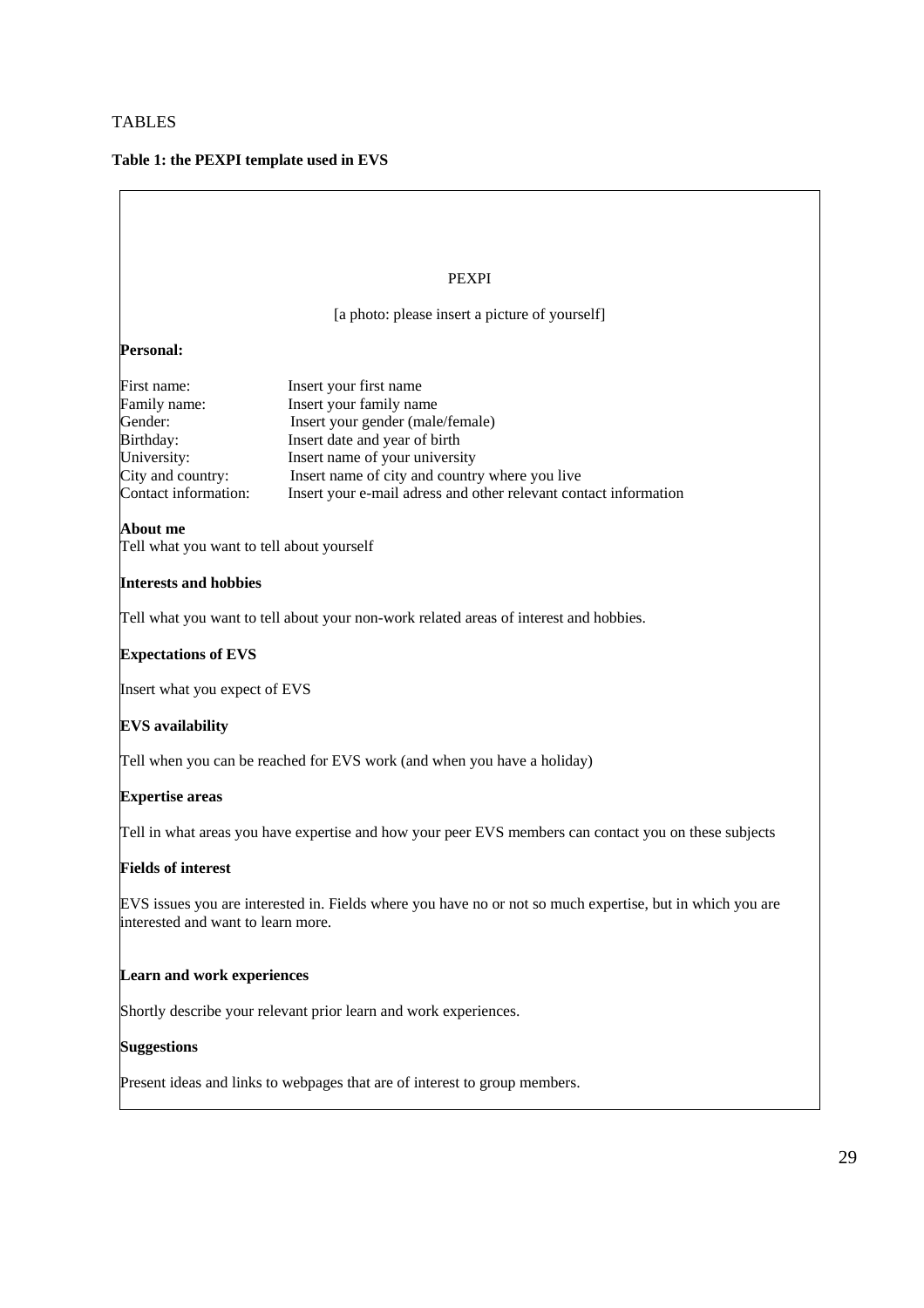|  |  | Table 2: representation of open answers in questionnaire |
|--|--|----------------------------------------------------------|
|  |  |                                                          |

|              | Info channel             |                 | Info used                                     |                       |  |  |
|--------------|--------------------------|-----------------|-----------------------------------------------|-----------------------|--|--|
|              |                          |                 |                                               | statements            |  |  |
| Impression - |                          | chat(8)         | personal and private characteristics:         | Nice; polite;         |  |  |
| based on     |                          | $e$ -mail $(5)$ | field of study; correct English language use; | competent; friendly;  |  |  |
|              | $\overline{\phantom{a}}$ | discussion      | expectations; interests; photo (2),           | kind; open; fair; not |  |  |
|              |                          | forum $(4)$     | communication style and mode: written         | self-oriented;        |  |  |
|              | $\blacksquare$           | PEXPI(3)        | opinions; writing style (4) (e.g.             | sociable; anxious     |  |  |
|              |                          |                 | coherence/word use/style, e.g.                |                       |  |  |
|              |                          |                 | nice/polite/friendly);                        |                       |  |  |
|              |                          |                 | behaviour:                                    |                       |  |  |
|              |                          |                 | availability; motivates other group           |                       |  |  |
|              |                          |                 | members; no communication; absence of         |                       |  |  |
|              |                          |                 | input $(2)$ ; takes initiative $(2)$ ;        |                       |  |  |
|              |                          |                 | cooperation/participation/behaviour (5);      |                       |  |  |
|              |                          |                 | work and task-related: quality of             |                       |  |  |
|              |                          |                 | input/ideas/thoughts (8); personal report (2) |                       |  |  |
|              |                          |                 | other: everything available (2);              |                       |  |  |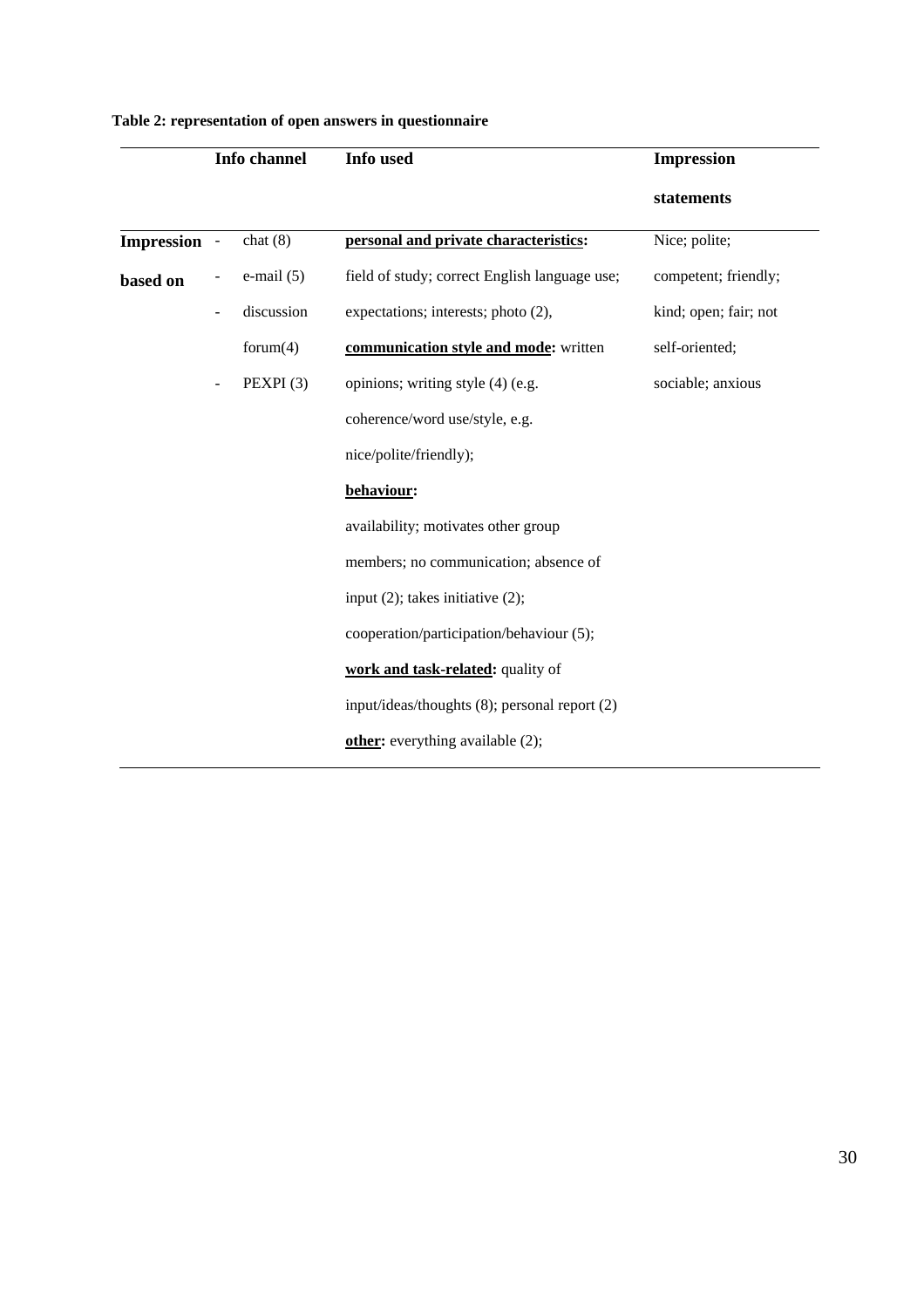| <b>Most</b> | First chat session | personal and private characteristics:            |
|-------------|--------------------|--------------------------------------------------|
| important   | $(3)$ , discussion | field of study; personal interests; personal     |
| info for    | forum $(2)$        | hobbies; PEXPI;                                  |
| forming an  |                    | communication style and mode:                    |
| impression  |                    | responding on suggestions/opinions of            |
|             |                    | others; written opinions (2); communication      |
|             |                    | strategy (3); participation/communication in     |
|             |                    | discussions $(4)$ ; frequency of                 |
|             |                    | communication (5);                               |
|             |                    | <b>behaviour:</b> answering on posted questions; |
|             |                    | initiative; friendliness; problem solving        |
|             |                    | capability; information sharing behaviour;       |
|             |                    | defensive behaviour;                             |
|             |                    | work and task-related: personal report;          |
|             |                    | quality of input (4); dedication to the work     |
|             |                    | (4)                                              |
|             |                    |                                                  |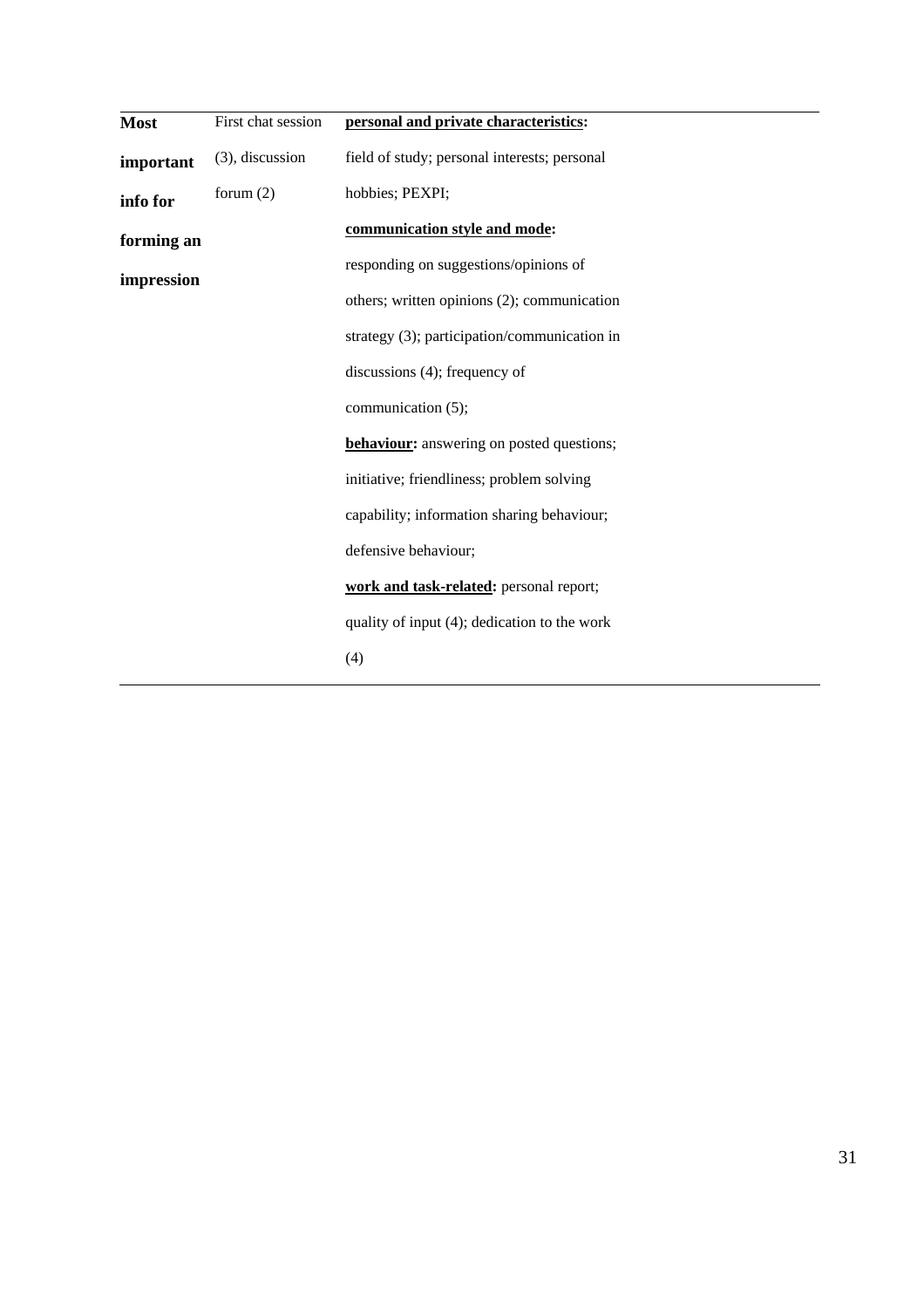| <b>Missing</b> info | <b>Personal and private characteristics:</b> why |
|---------------------|--------------------------------------------------|
| for forming         | he/she chose the subject that he/she studies;    |
| an                  | PEXPI; thoughts on other themes; what            |
| impression          | exactly he/she does as a job (2); social life    |
|                     | (4);                                             |
|                     | communication style and mode: body               |
|                     | language; non-verbal communication;              |
|                     | communication; informal talk (2); face to        |
|                     | face contact $(2)$                               |
|                     | work and task-related: agenda;                   |
|                     | information if he/she is still participating in  |
|                     | the course; information on the way of            |
|                     | working;                                         |
|                     | other: info on cultural background to make       |
|                     | intercultural communication optimal; slide       |
|                     | shows                                            |
|                     |                                                  |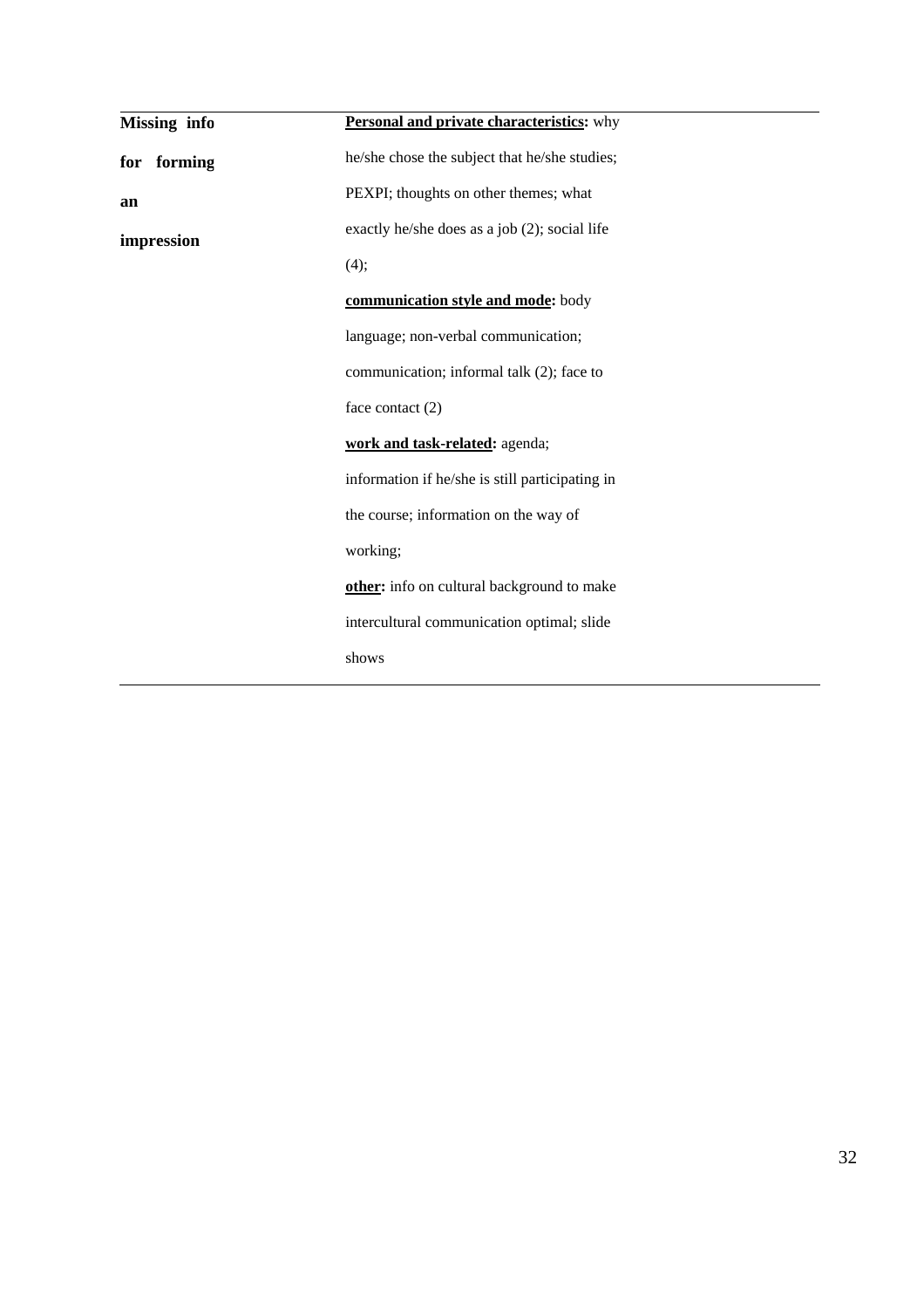| Appreciate           | What info?                             | Why? |                                     |
|----------------------|----------------------------------------|------|-------------------------------------|
| dynamic info?        |                                        |      |                                     |
| Yes $(63%)$          | Login statistics $(6)$                 | -    | see if person is (still) active (3) |
| I don't care $(6\%)$ | Tasks assigned (3)                     |      | overview of cooperation status in   |
| No $(31%)$           | Status of tasks assigned (3)           |      | group(2)                            |
|                      | Deadlines for tasks                    |      | gives more structure                |
|                      | Appointments made and kept             |      | can serve as an incentive           |
|                      | Cooperation status of the other groups |      | to determine working times of       |
|                      |                                        |      | others                              |
|                      |                                        |      | easier to manage tasks              |

# **Table 3: display of dynamic information in profile**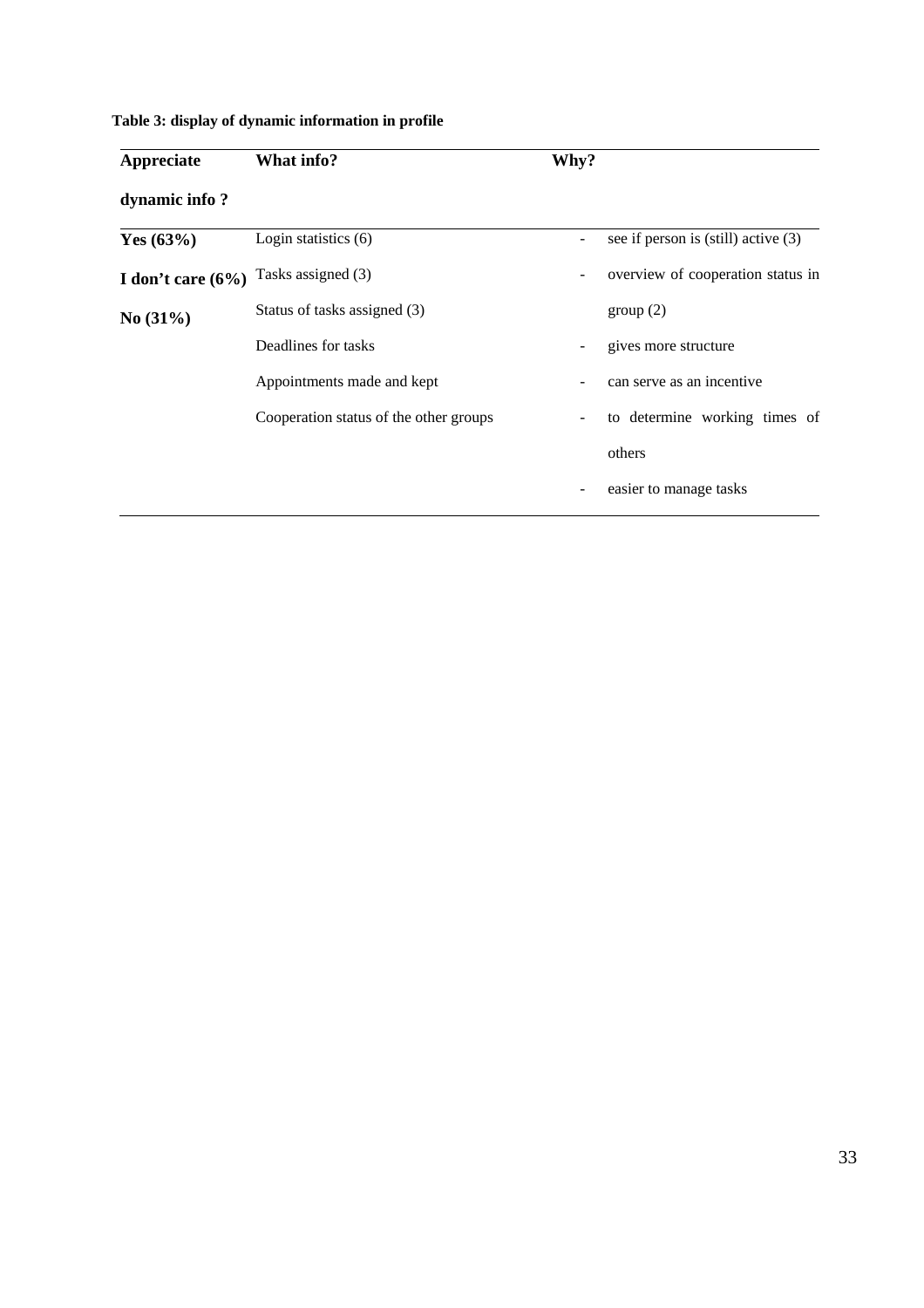|  |  |  |  |  |  |  | Table 4: Source of information used for impression formation in general |
|--|--|--|--|--|--|--|-------------------------------------------------------------------------|
|  |  |  |  |  |  |  |                                                                         |

| Code                                                 | <b>Count of</b><br>fragments | <b>Example citation</b>           |
|------------------------------------------------------|------------------------------|-----------------------------------|
| <b>Characteristics of person</b>                     | 54                           | Student 6: " wrote in the         |
| (direct experience during 1 <sup>st</sup> encounter) |                              | beginning that she wants to       |
| (CHARPSN)                                            |                              | make better and more clear her    |
|                                                      |                              | English. So, I'm not sure if this |
|                                                      |                              | is the right motivation for       |
|                                                      |                              | joining EVS"                      |
|                                                      |                              |                                   |
|                                                      |                              | Student 1: "first of all you only |
|                                                      |                              | have a photo of the project       |
|                                                      |                              | members. And you have a brief     |
|                                                      |                              | description of what they are      |
|                                                      |                              | doing, what are their hobbies     |
|                                                      |                              | and what they are doing           |
|                                                      |                              | normally"                         |
|                                                      |                              |                                   |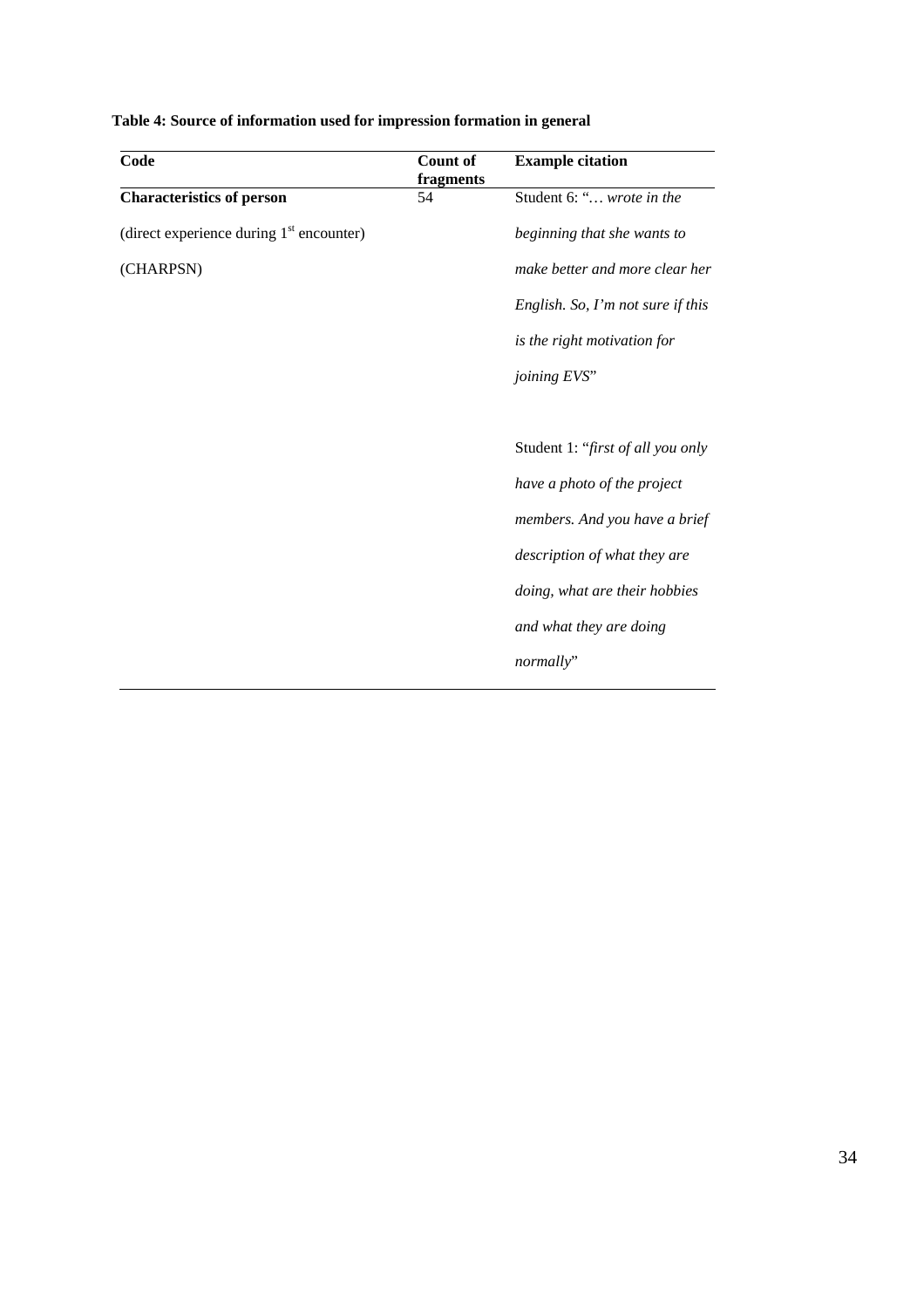| Behaviour of person (direct experience during 209 |  |  |  |
|---------------------------------------------------|--|--|--|
|---------------------------------------------------|--|--|--|

interaction)

(BEHPSN), comprising communication as well as work-and task related communication Student 7: "one person, he *could almost never meet us in a chat session. So, (s)he didn't participate too much. And the other person, we collaborated and participated a lot. We had a lot of fun chat sessions together, two or three times a week available, at least*"

Student 10: "*From the beginning all members of our team were working very well. And then some problems appeared and a solution of the problems, was better with some members than the other. And so, I had to change some opinions I had from the beginning*"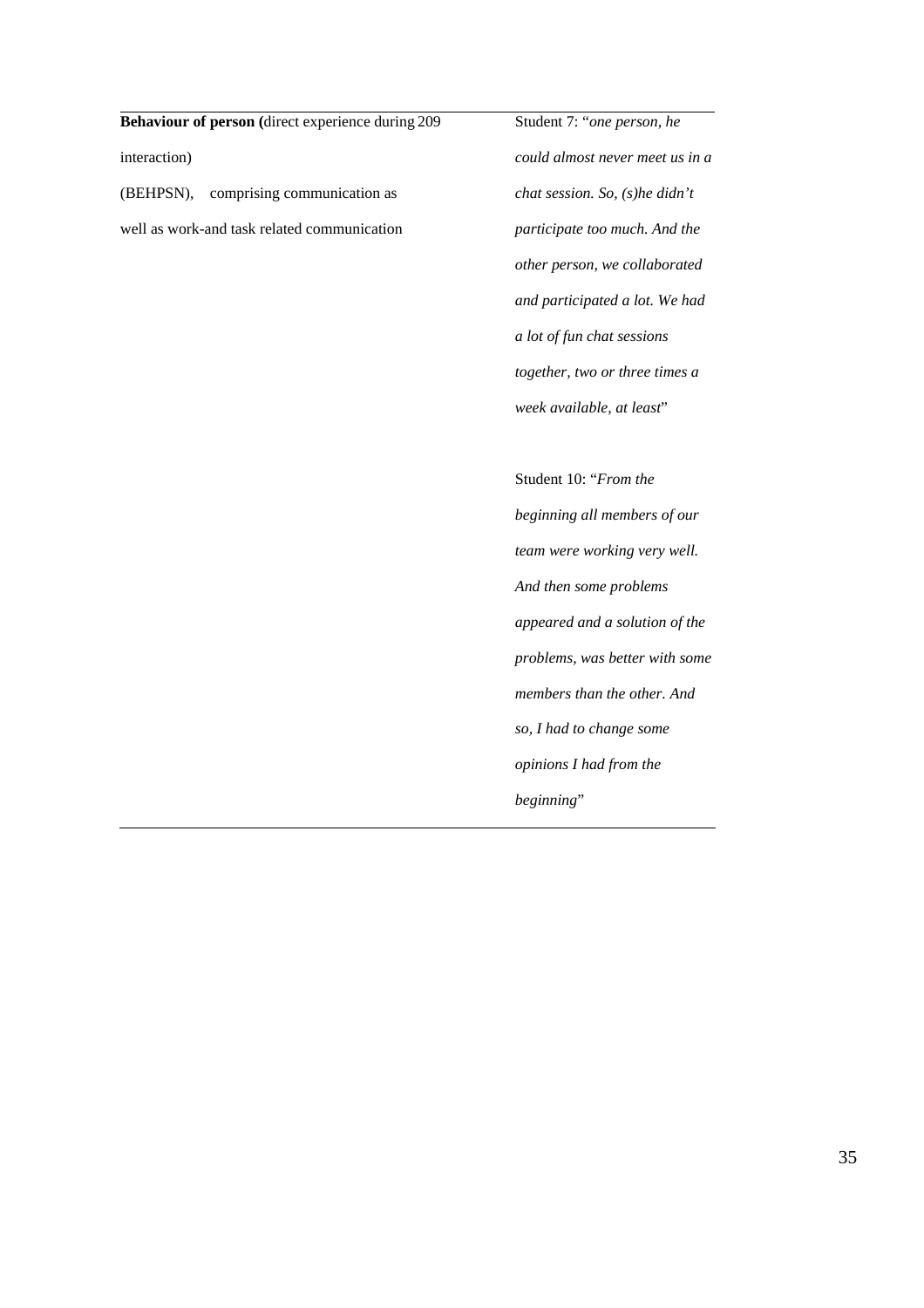| Info derived from context/setting (by | 6 | Student 1: "what we all had in   |
|---------------------------------------|---|----------------------------------|
| reasoning)                            |   | common is that we are            |
| (CONTXTINF)                           |   | interested in the subject of     |
|                                       |   | sustainable development"         |
|                                       |   |                                  |
|                                       |   | Student 5: "I think we were all  |
|                                       |   | interested in the subject of     |
|                                       |   | sustainable development we       |
|                                       |   | had that in common. You mean     |
|                                       |   | on a more personal level? Well,  |
|                                       |   | I think most of us were about    |
|                                       |   | the same age, except for one     |
|                                       |   | team member who is a bit         |
|                                       |   | older. But the rest were like in |
|                                       |   | the mid to late twenties."       |
|                                       |   |                                  |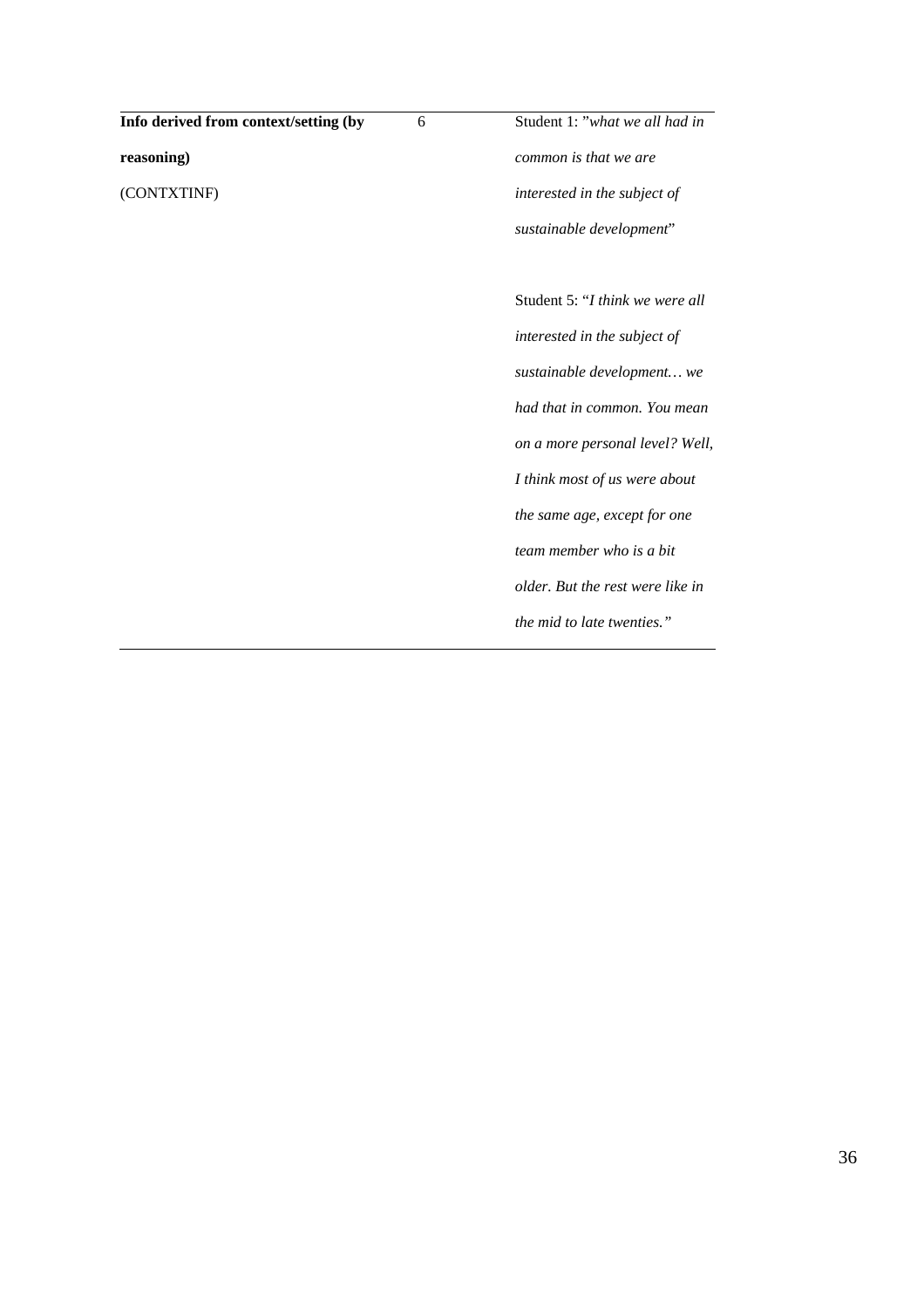# **Table 5: Most important info for impression formation (MIMP)**

| First introduction                        |  |
|-------------------------------------------|--|
| Behaviour and communication while working |  |
| Quality of work                           |  |